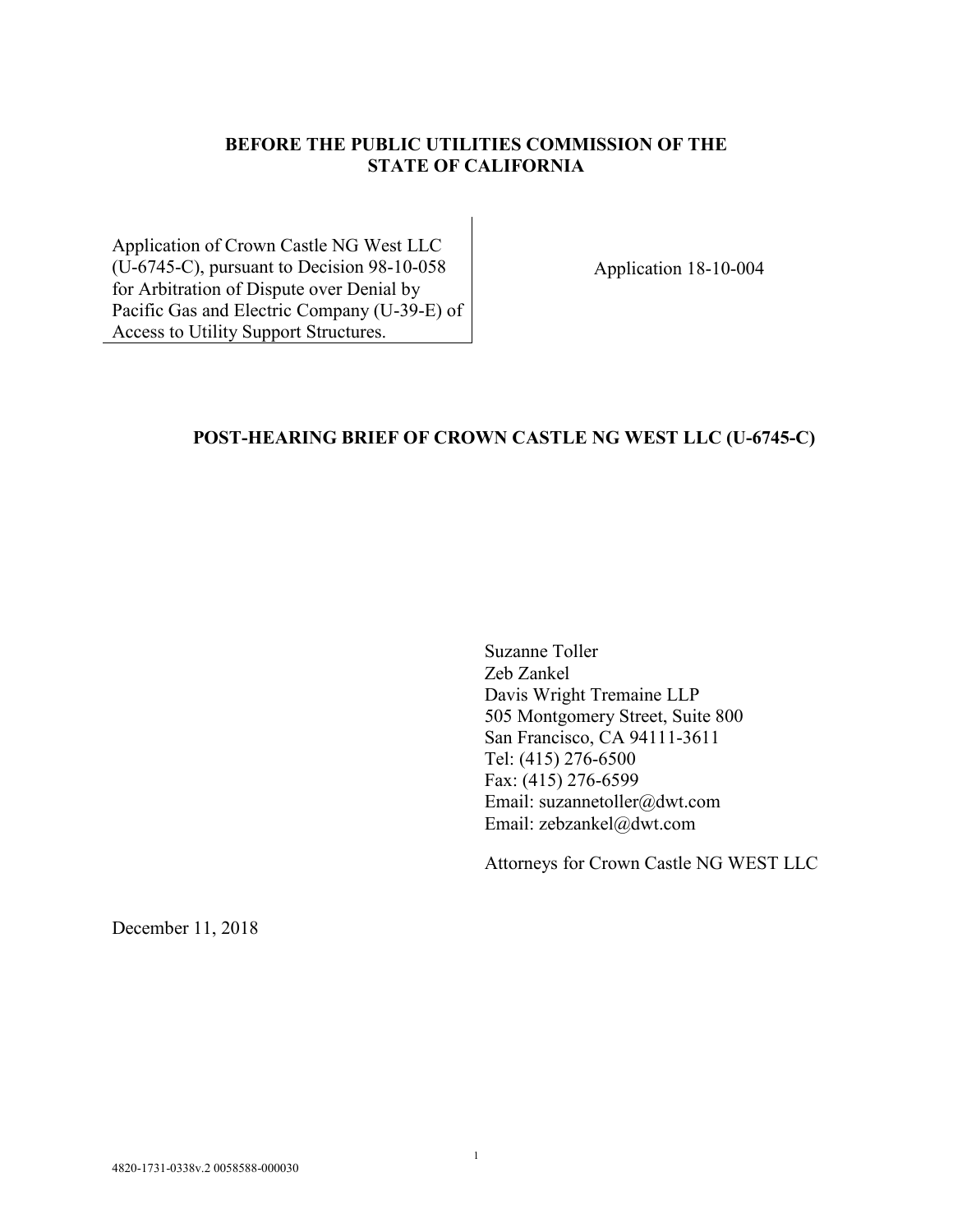# **TABLE OF CONTENTS**

| $\mathbf{I}$ . |                                                                                              |  |
|----------------|----------------------------------------------------------------------------------------------|--|
|                |                                                                                              |  |
|                |                                                                                              |  |
|                |                                                                                              |  |
|                | Does PG&E's offer to lease space to Crown under PG&E's License Agreement<br>1.               |  |
|                |                                                                                              |  |
|                | Do the ROW Decision's nondiscriminatory access requirements, or as amended by<br>2.          |  |
|                |                                                                                              |  |
|                | Does the JPA procedure established by the NCJPA require a pole owner to sell or<br>3.        |  |
|                | lease space on its poles, and if so, are NCJPA procedures in conflict with nondiscriminatory |  |
|                |                                                                                              |  |
|                | Should and may the Commission compel PG&E to sell space on its poles to promote<br>4.        |  |
|                |                                                                                              |  |
|                | Are there valid safety or reliability concerns that justify PG&E's decision to lease<br>5.   |  |
|                |                                                                                              |  |
|                | III. Crown Castle's Proposed Agreement Ensures pole Access and Prevents PG&E's Violations.   |  |
|                | 9                                                                                            |  |
|                | A. PG&E's position that Commission rules do not apply to pole access through purchase is     |  |
|                | untenable                                                                                    |  |
|                | Despite its rhetoric, PG&E has put forward no authority for its allegation that ROW<br>1.    |  |
|                |                                                                                              |  |
|                | Rather, PG&E has effectively admitted that the ROW Decision applies to the pole<br>2.        |  |
|                |                                                                                              |  |
|                | PG&E makes several irrelevant and inapplicable arguments seeking to restrict the<br>3.       |  |
|                |                                                                                              |  |
|                | B. PG&E's concedes that it cannot condition sale of pole space on assumption of landlord     |  |
|                |                                                                                              |  |
|                | C. PG&E must provide access through purchase of the available requested space on the         |  |
|                |                                                                                              |  |
|                | D. PG&E cannot deny Crown Castle access by purchase without safety or reliability            |  |
|                |                                                                                              |  |
|                | IV. PG&E's New, Stated Practice to Deny crown castle access through purchase is              |  |
|                |                                                                                              |  |
|                | A. Crown Castle seeks nondiscriminatory access in the same manner PG&E has previously        |  |
|                |                                                                                              |  |
|                | B. PG&E's denial of access would impede Crown Castle's ability to provide superior           |  |
|                |                                                                                              |  |
|                | C. PG&E's reasoning for denying Crown Castle access, to avoid "discriminatory"               |  |
|                | implications, is flawed and fails to address long-standing telecommunications policies 23    |  |
|                |                                                                                              |  |
|                | A. PG&E's Overhead License Agreement is irrelevant to PG&E's denial of access by             |  |
|                |                                                                                              |  |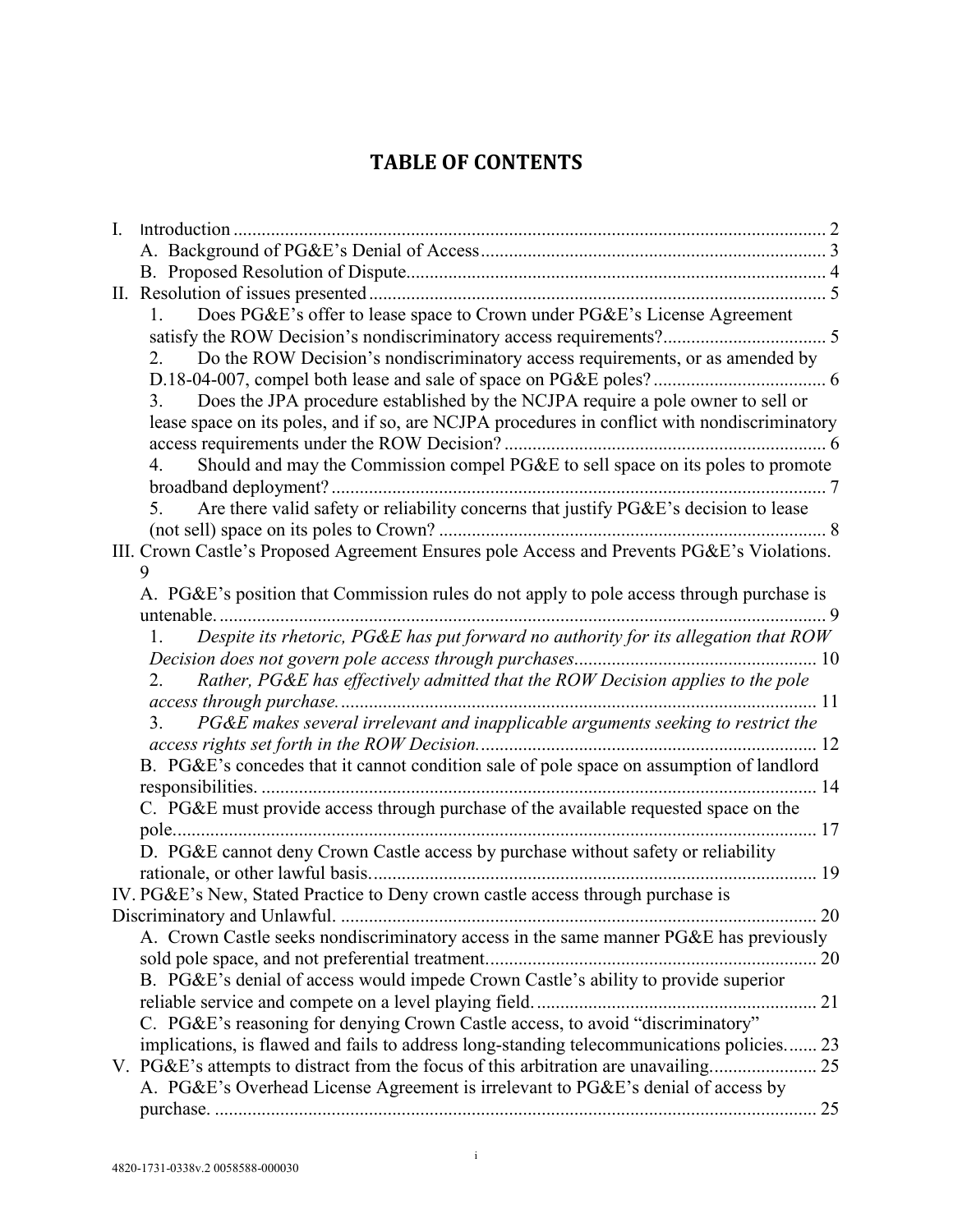| B. PG&E advocacy to amend the ROW Decision is out of scope and unnecessarily distracts        |  |  |  |
|-----------------------------------------------------------------------------------------------|--|--|--|
|                                                                                               |  |  |  |
|                                                                                               |  |  |  |
| VII. The expedited dispute resolution rules are designed specifically for the dispute at hand |  |  |  |
|                                                                                               |  |  |  |
|                                                                                               |  |  |  |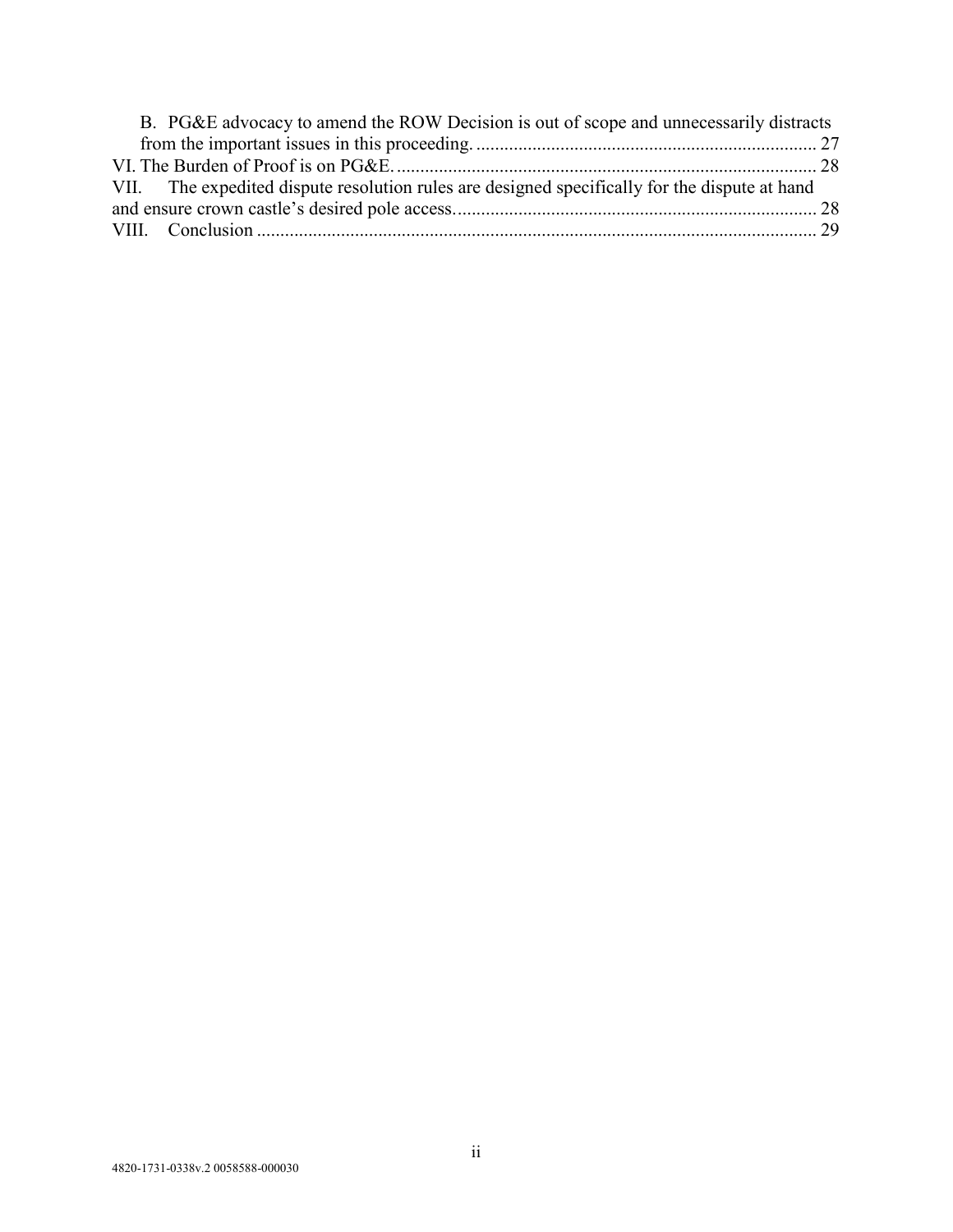#### **BEFORE THE PUBLIC UTILITIES COMMISSION OF THE STATE OF CALIFORNIA**

Application of Crown Castle NG West LLC (U-6745-C), pursuant to Decision 98-10-058 for Arbitration of Dispute over Denial by Pacific Gas and Electric Company (U-39-E) of Access to Utility Support Structures.

Application 18-10-004

#### **POST-HEARING BRIEF OF CROWN CASTLE NG WEST LLC (U-6745-C)**

Pursuant to California Public Utilities Commission Decision 98-10-058 ("ROW Decision"), and the order of Administrative Law Judge Miles on November 29, 2018,<sup>1</sup> Crown Castle NG West LLC (U-6745-C) ("Crown Castle") respectfully submits this post-hearing brief. Under the ROW Decision: "Post-hearing briefs shall present a party's argument in support of adopting its recommended position with all supporting evidence and legal authorities cited therein."<sup>2</sup> Crown Castle seeks nondiscriminatory pole access from Pacific Gas and Electric Company ("PG&E") in accordance with the Commission's long-standing rules adopted in the ROW Decision. Accordingly, Crown Castle's recommendation is for the Commission to adopt an order directing PG&E to: (i) sell to Crown Castle the amount of available pole space requested for installing facilities (without requiring purchase of unneeded space or conditioning Crown Castle's purchase on the assumption of  $P G \& E$ 's role as a tenant manager); and (ii) cease its unlawful practice of denying Crown Castle's requests for purchase, without valid rationale. This relief is critical for Crown Castle to rapidly deploy a reliable broadband network in Northern California

 $11/29/18$  Tr. 116: 17 – 20: "I'm going to suggest that the post-hearing briefs be served by email on the parties and on me by Monday, December 10th [later changed to December 11<sup>th</sup>]."

<sup>2</sup> ROW Decision, 1998 Cal. PUC LEXIS 879, Appendix A, Section IX.A.17.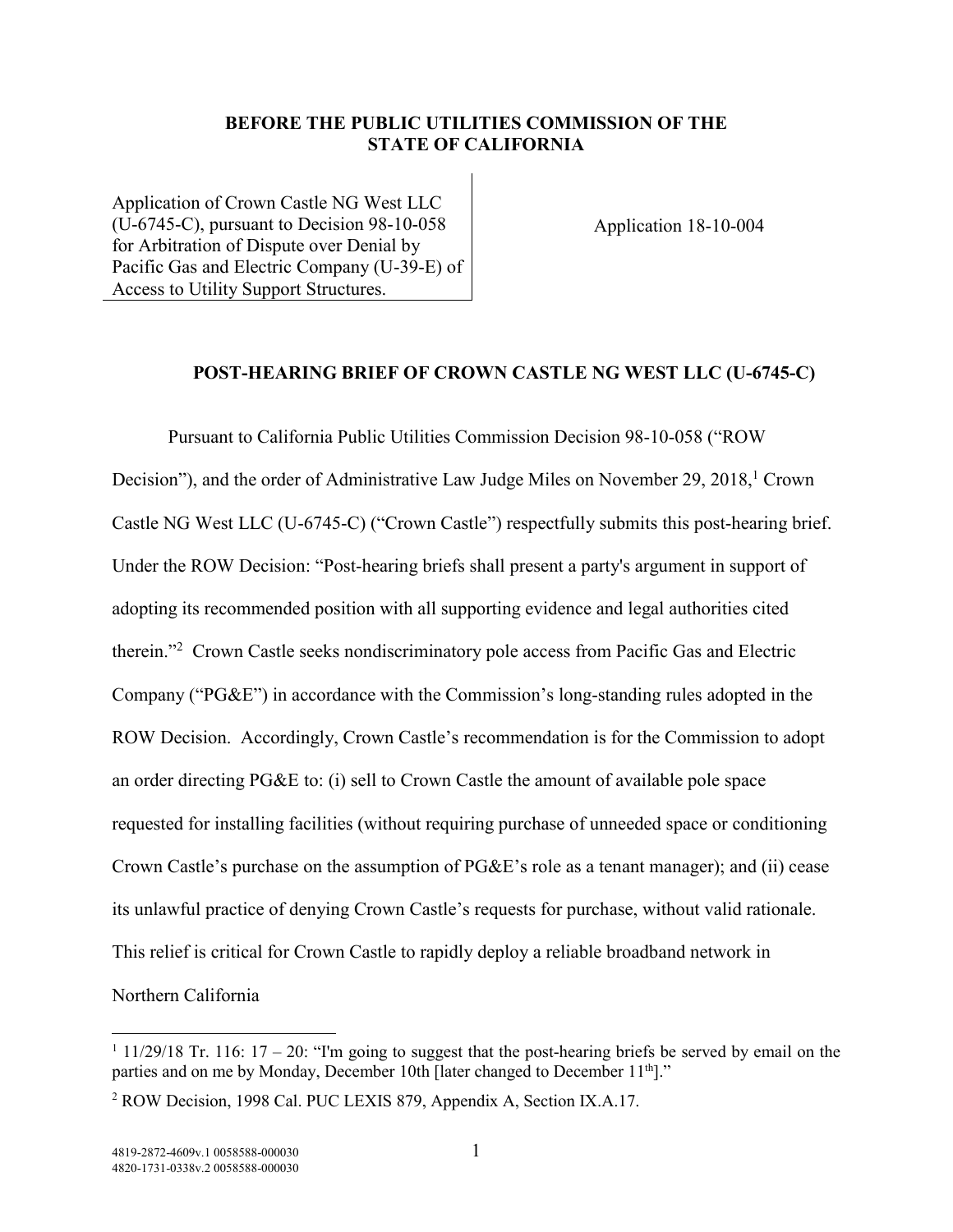#### **I. INTRODUCTION**

Crown Castle is a rapidly growing telecommunications carrier providing a host of competitive telecommunications services to enterprise, schools, libraries, and medical institutions in California as well as wholesale services to other wireline and wireless carriers in the state. $3$  In order to provide these services, Crown Castle installs its own facilities on existing poles and underground conduit.<sup>4</sup>

Crown Castle model relies on ownership of its fiber and network facilities so that it can best ensure it is providing customers with the fast, reliable, and secure services they demand.<sup>5</sup> Indeed, Crown Castle has long focused on pole ownership as part of its network expansion strategy, because, as explained below, ownership ensures numerous benefits that allow for rapid deployment of a superior reliable broadband service.<sup>6</sup> Indeed to date Crown Castle has attached to nearly 160,000 poles in California and over 20,000 poles in Northern California alone.<sup>7</sup>

In Northern California, Crown Castle requests ownership on joint poles through the Northern California Joint Pole Association ("NCJPA"), which facilitates ownership and occupancy of jointly owned poles.<sup>8</sup> Crown Castle purchases pole space through the submission

<sup>3</sup> *See* Crown Castle Ex. 1, at 2 (Scandalis Testimony). *See also*, D.16-12-025, at 128 ("[T]he increasing demand from smartphones and tablets, other connected devices such as health monitors could significantly increase the number of wireless connections... Pew Research reports that over half of American smartphone users in the year before October 2014 used their phone to look up health information and do online banking, and significant percentages use their smartphones for job searches and for education.") (citing *In re Deployment of Advanced Telecommunications Capability to all Americans Pursuant to Section 706*, 31 FCC Rcd. 699, 708 ¶ 20 (2016)).

<sup>4</sup> *See* Crown Castle Ex. 1, at 2 (Scandalis Testimony).

 $<sup>5</sup>$  See Crown Castle Ex. 1, at 3 (Scandalis Testimony).</sup>

<sup>6</sup> *See* Crown Castle Ex. 1, at 3 (Scandalis Testimony).

<sup>7</sup> *See* Crown Castle Ex. 1, at 3 (Scandalis Testimony).

<sup>8</sup> *See* Crown Castle Ex. 1, at 3 (Scandalis Testimony).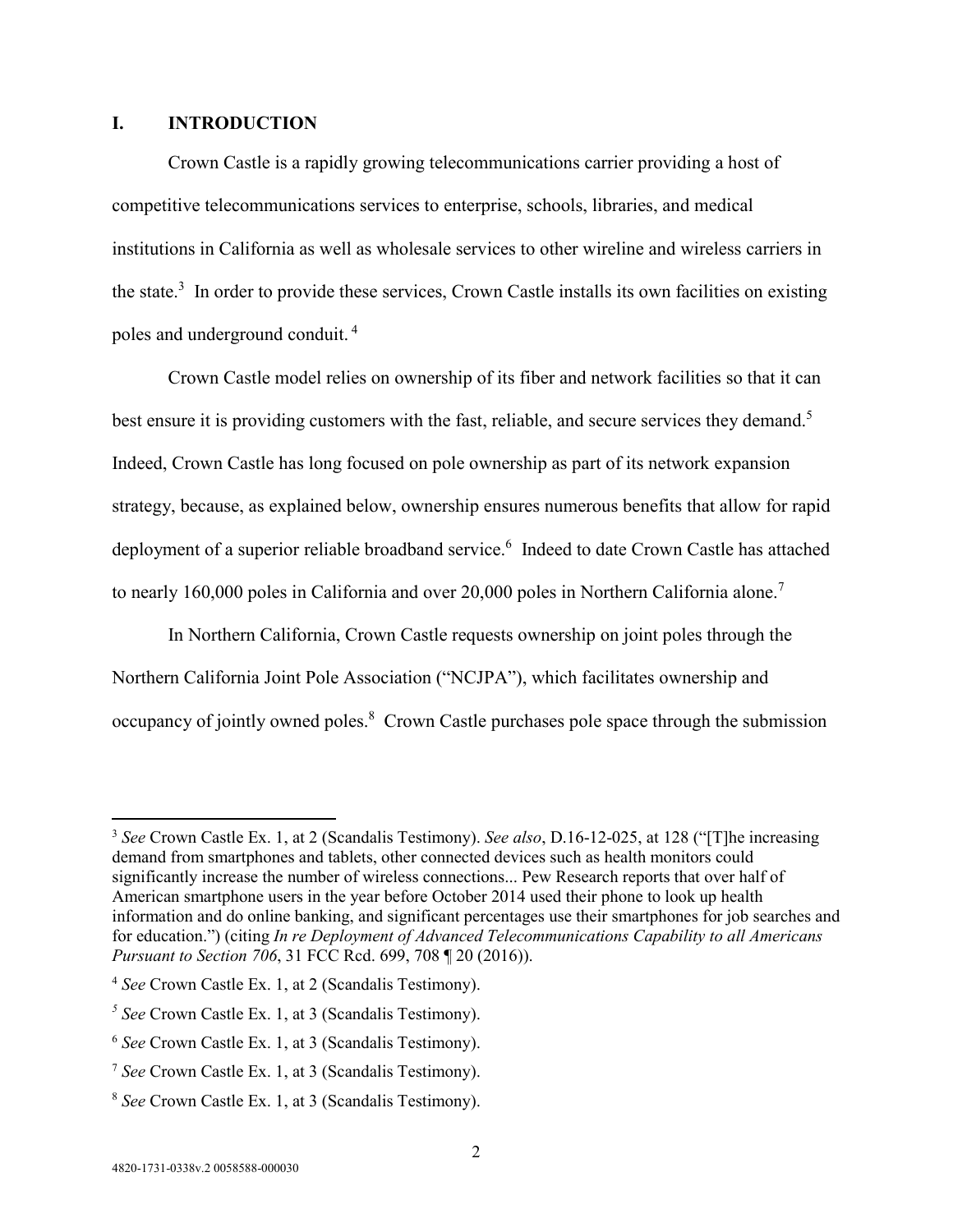of a joint pole authorization ("JPA"), which essentially requests access to poles from NCJPA pole owners.<sup>9</sup>

#### **A. Background of PG&E's Denial of Access**

As Crown Castle has expanded its network in Northern California, more often it is now seeking access to poles in which PG&E is the sole pole owner.<sup>10</sup> PG&E has been inconsistent in responding to Crown Castle's requests for access. In many (but not all) of those cases, PG&E has denied Crown Castle's JPAs on such poles noting that it would allow Crown Castle to purchase space on the pole only if Crown Castle agreed to purchase the entire communications zone and assume tenant management responsibility for current and future tenants in the communications zone, i.e. PG&E's existing tenants.<sup>11</sup> As of September 2018, PG&E has effectively denied approximately 82 JPAs on this basis.<sup>12</sup> These effective denials impact broadband deployment throughout Northern California, including low-income areas of Alameda County, and rural areas, like Nipomo and Arroyo Grande in San Luis Obispo County.<sup>13</sup>

Even worse, after Crown Castle initiated this proceeding, PG&E has retaliated against Crown Castle by setting forth a new policy to deny all Crown Castle JPAs.<sup>14</sup> Both PG&E's previous conditional denials, and current practice of denying all JPAs, of Crown Castle JPAs are quite unusual and is unique to  $P G \& E$ <sup>15</sup> In fact, Crown Castle has purchased space on thousands of poles in the communications zone throughout the State of California — including directly

<sup>9</sup> *See* Crown Castle Ex. 1, at 3 (Scandalis Testimony).

<sup>10</sup> *See* Crown Castle Ex. 1, at 4 (Scandalis Testimony).

<sup>&</sup>lt;sup>11</sup> *See* Crown Castle Ex. 1, at 4 (Scandalis Testimony).

<sup>&</sup>lt;sup>12</sup> *See* Crown Castle Ex. 1, at 5 (Scandalis Testimony).

<sup>&</sup>lt;sup>13</sup> *See* Crown Castle Ex. 1, at 5 (Scandalis Testimony).

<sup>&</sup>lt;sup>14</sup> Ex. PG&E-1 at 8:17-18 (De Teresa/PG&E Rebuttal Testimony) ("PG&E has concluded that it can no longer offer Crown Castle with any terms of sale....").

<sup>&</sup>lt;sup>15</sup> *See* Crown Castle Ex. 1, at 4 (Scandalis Testimony).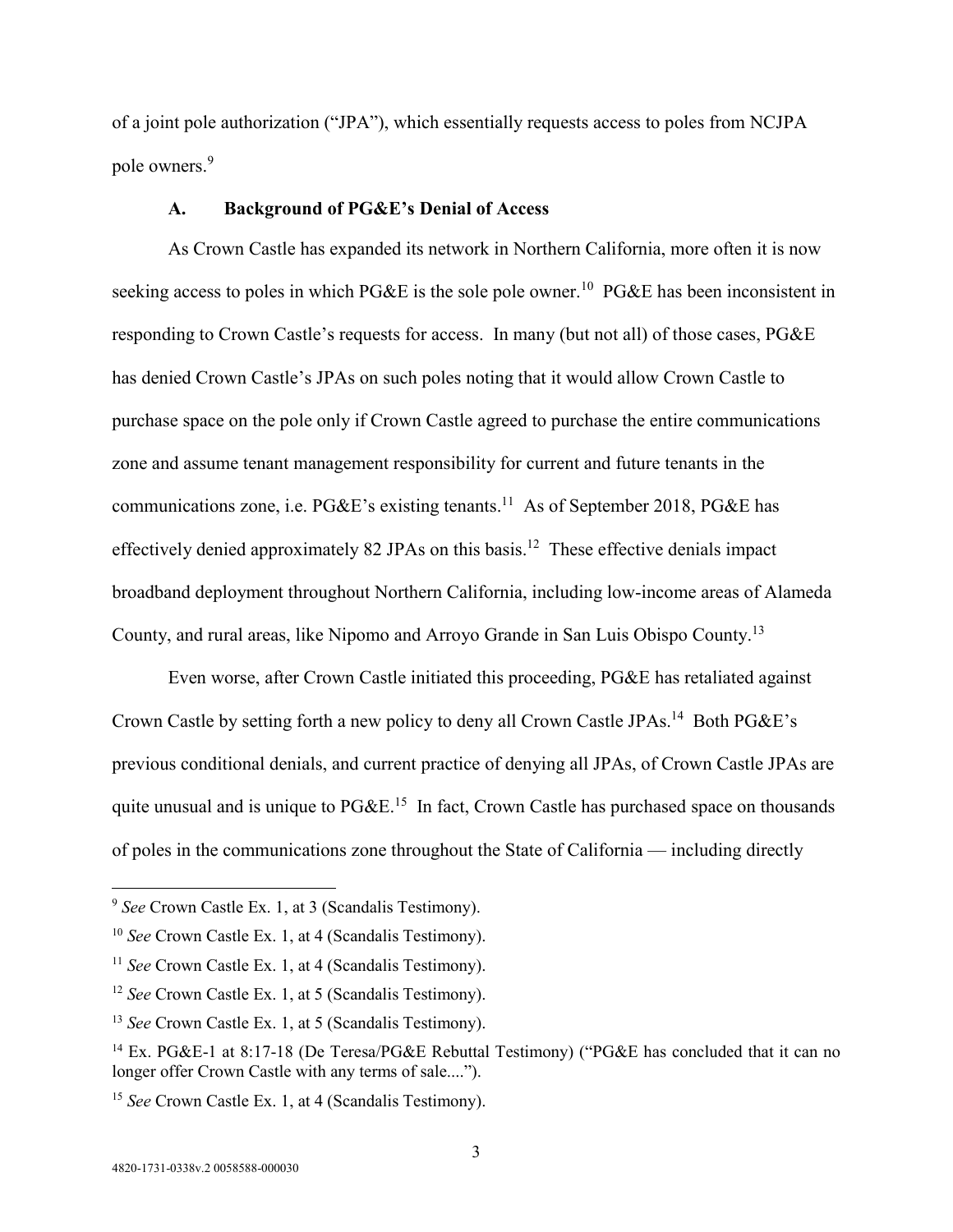from other electric utilities, such as Southern California Edison, and various publicly-owned utilities — without any other incumbent pole owner requiring the purchase be conditioned on either the purchase of the entire communications zone or the assumption of landlord responsibility for future communications tenants on the poles.<sup>16</sup>

Under state law and Commission rules, PG&E, the largest pole owner in the state, has been granted the privilege to erect poles in the public right-of-way using ratepayer funds. But now PG&E argues that the Commission rules do not apply to them, and has started a practice of denying all Crown Castle's requests for pole access without lawful rationale, thereby impeding broadband deployment and telecommunications competition.

#### **B. Proposed Resolution of Dispute**

Crown Castle simply seeks pole access through purchase consistent with the requirements of state law and the ROW Decision, and not dominion over PG&E poles. This request is built on the basic premise that to the extent PG&E makes access by purchase available generally (including to Crown Castle's competitors), which it does, such offering must be made on a nondiscriminatory basis consistent with the ROW Decision. This case is focused on Crown Castle's access to PG&E solely-owned poles, which constitutes less than half of PG&E's poles.<sup>17</sup> Further, as mentioned above, this dispute is unique to PG&E, who has denied Crown Castle pole access in a manner Crown Castle has not experienced from any other incumbent pole owner that sells pole space in the State. Despite the narrow focus of this proceeding, the outcome will have a resounding impact of Crown Castle's ability to deploy broadband and compete in the telecommunications market.

<sup>&</sup>lt;sup>16</sup> *See* Crown Castle Ex. 1, at 4 (Scandalis Testimony).

<sup>&</sup>lt;sup>17</sup> See PG&E's (U-39-E) Response to Application for Arbitration ("PG&E Response") at 2 and 15 ("...a small fraction of the total number of jointly-owned poles.").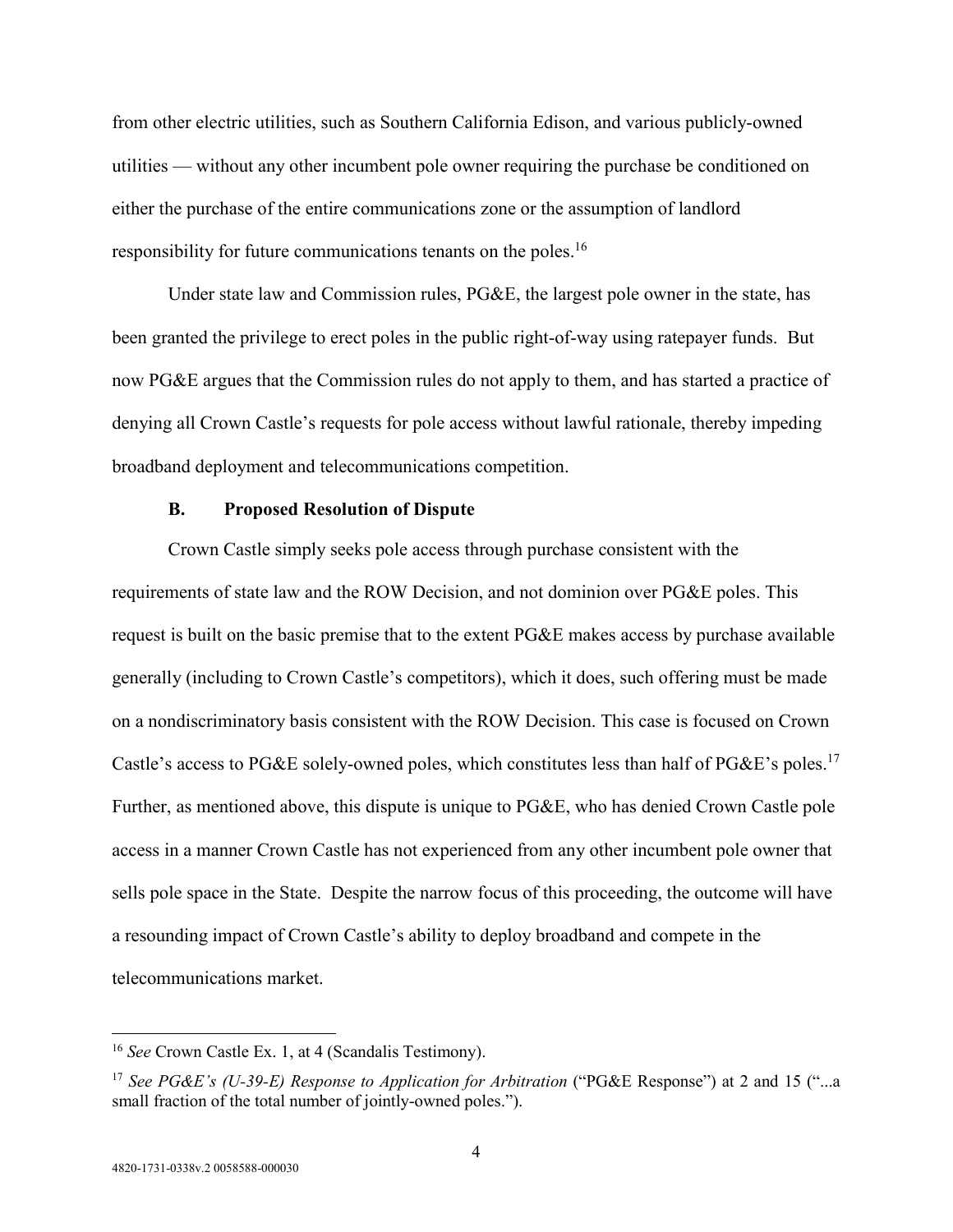Crown Castle has made significant efforts to resolve the issues over the past year, during which PG&E has become increasingly aggressive and less cooperative over the course of those negotiations. Crown Castle seeks relief from the Commission through its expedited dispute resolution process, only after having exhausted all other avenues for resolution of the dispute. The law and facts in this case dictate resolution of the issues in favor of Crown Castle, and adoption of Crown Castle's Proposed Agreement, which implements the resolution of those issues.

#### **II. RESOLUTION OF ISSUES PRESENTED**

The ROW Decision requires that the Draft Arbitrator Report include "(a) a concise summary of the issues resolved by the Arbitrator, and (b) a reasoned articulation of the basis for the decision."<sup>18</sup> The *Assigned Commissioner's Scoping Memo and Ruling* ("Scoping Memo"), issued December 10, 2018 lays out five issues to be considered in this proceeding. The record, and relevant law, militate in favor of the Commission ensuring Crown Castle can access through purchase to PG&E poles. Below Crown Castle has addressed each of the issues presented, in order.

### 1. **Does PG&E's offer to lease space to Crown under PG&E's License Agreement satisfy the ROW Decision's nondiscriminatory access requirements?**

Not under the factual circumstances presented regarding PG&E's course of conduct. If PG&E chose to provide access only through leasing (which it has not) then its License Agreement likely would satisfy the ROW Decision's nondiscriminatory access requirements.<sup>19</sup> However, since PG&E has chosen to provide access also through ownership, the terms of the

<sup>&</sup>lt;sup>18</sup> ROW Decision, Appendix A, Section IX, para. 16.

 $19$  Crown has not conducted a detailed analysis of the terms of the license agreement in detail because it has not entered into such an agreement nor does it wish to do so.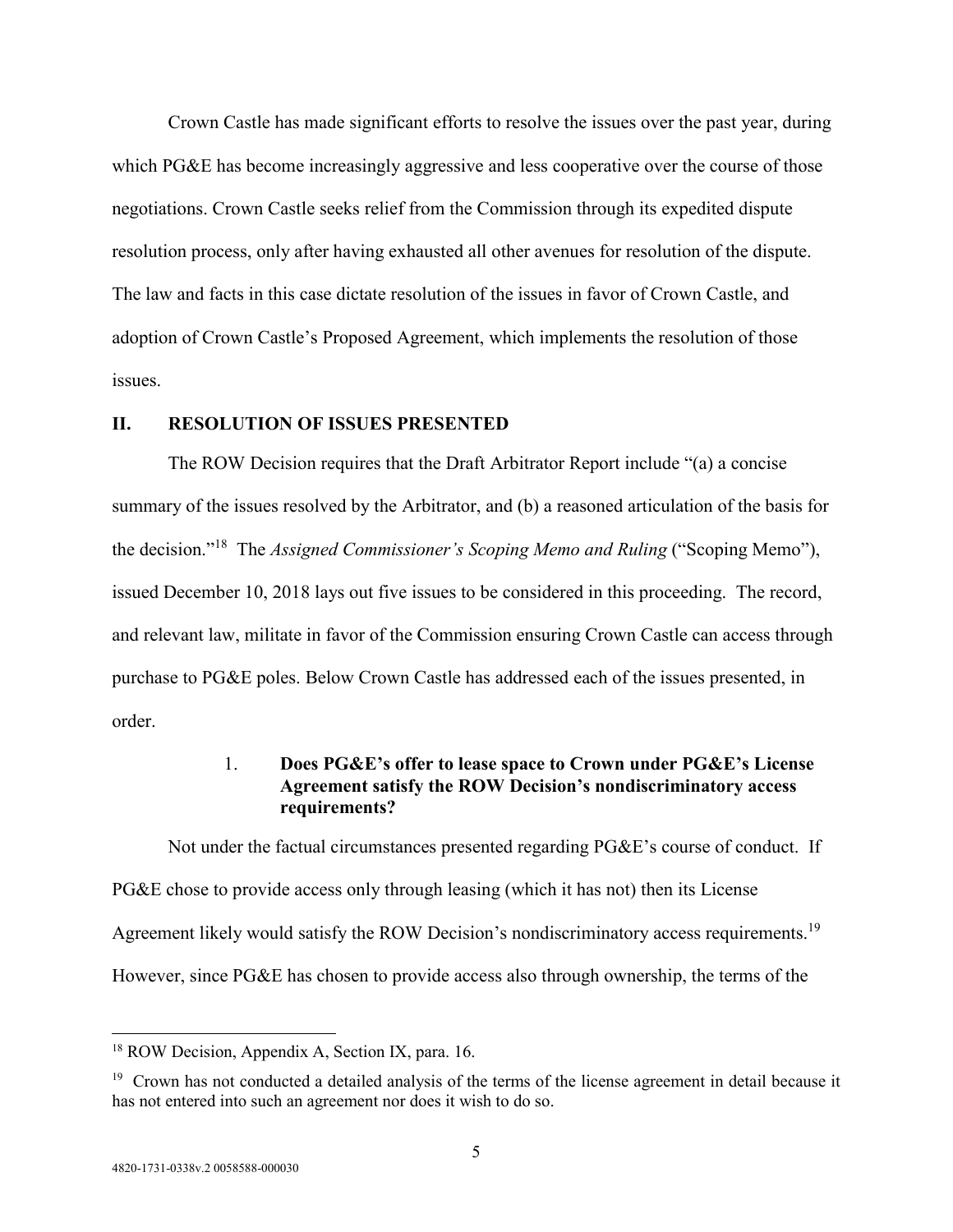ownership access option must also comply with the requirements of the ROW Decision. Compliance includes ensuring purchasers rights to nondiscriminatory access, purchasers right to acquire only the space requested on a pole (e.g 1 foot), and the seller's right to deny ownership only based on safety, reliability, or other lawful basis.

### 2. **Do the ROW Decision's nondiscriminatory access requirements, or as amended by D.18-04-007, compel both lease and sale of space on PG&E poles?**

Yes, if the pole owner has chosen to provide access through ownership. The ROW Decision makes no distinction between lease and sale<sup>20</sup>—if PG&E offers access through sale it must provide such access on a nondiscriminatory basis. There is good reason why the ROW Decision makes no such distinction. If access rules only applied to leasing (and not sale), pole owners could pick to whom and how ownership is granted without regard to important state policies, thereby distorting an otherwise competitive telecommunications market and impeding broadband deployment. As discussed below, PG&E has conceded that at least some of the ROW Decision's requirements apply to pole access through purchase. Furthermore, California law considers the provision of space on poles owned by public utilities to be a "public utility" service, and California law requires public utility services, like access, to be just, reasonable, and nondiscriminatory.<sup>21</sup>

### 3. **Does the JPA procedure established by the NCJPA require a pole owner to sell or lease space on its poles, and if so, are NCJPA procedures in conflict with nondiscriminatory access requirements under the ROW Decision?**

The NCJPA procedures are not the subject of this case. Rather, the ROW Decision access requirements and PG&E's requirement to provide nondiscriminatory access are at issue in

<sup>20</sup> See Section III.A

<sup>21</sup> *See, e.g*., Pub. Util. Code Section 767.5(c) and Pub. Util. Code Sections 451, 452, 453.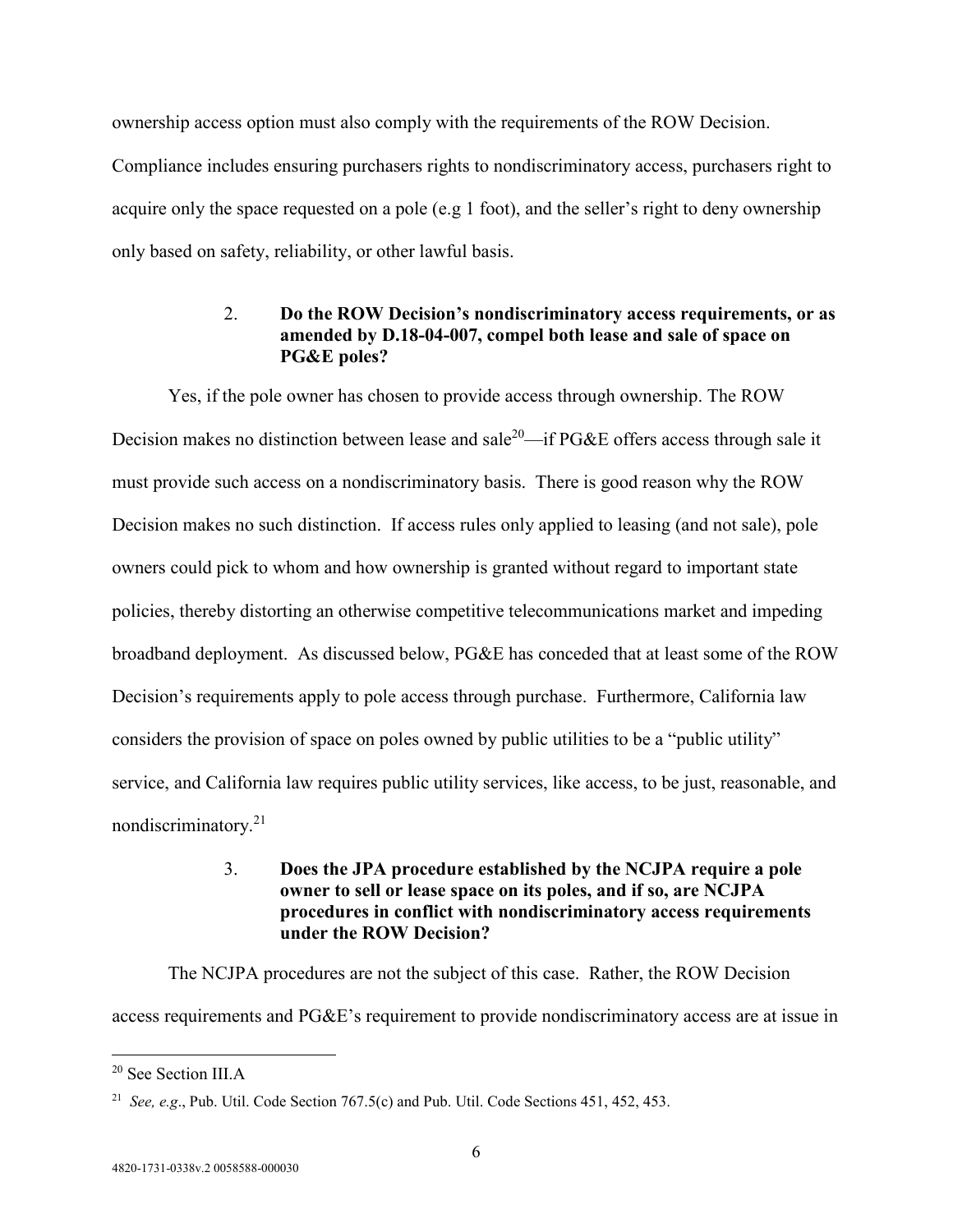this case. As Crown Castle previously stated in its opening testimony, the purpose of the NCJPA is for members to share expenses regarding the ownership, maintenance, use, setting, replacement, dismantling, abandonment or removal of jointly owned poles, and to ensure efficiency of administration of the ownership and occupancy of jointly owned poles,  $^{22}$  and not enforce nondiscriminatory access requirements. More importantly, this proceeding does not require examination of NCJPA procedures to resolve the arbitration because NCJPA procedures are subsidiary to the Commission's rules, as PG&E noted off the record during the mark-up conference.

### 4. **Should and may the Commission compel PG&E to sell space on its poles to promote broadband deployment?**

Yes. The Commission may require PG&E to provide pole access through purchase in order promote broadband deployment. Pursuant to Pub. Util. Code § 709, the legislature has required the Commission to, among other things:

> encourage the development and deployment of new technologies and the equitable provision of services in a way that efficiently meets consumer need and encourages the ubiquitous availability of a wide choice of state-of-the-art services...[and] remove the barriers to open and competitive markets.

The Commission has historically implemented this and other statutory directives by

ordering various utilities and other property orders to ensure access to private property in a

manner that ensure universal telecommunications deployment.<sup>23</sup> The underlying facts of this case

<sup>22</sup> *See* Crown Castle Ex. 1, at 3 (Scandalis Testimony).

<sup>23</sup> *See, e.g*., D.08-06-021, at 11 (holding that Verizon California Inc.'s condemnation of an easement under Summit Road would serve the public interest, in part, because "[e]xtending and enhancing telecommunications facilities will require placement of these facilities in public right of ways as well as, in some instances, on private property ... These projects, however, are necessary to achieving our important goal of providing communications services to Californians and should not be subject to unwarranted delay."); D.18-04-007, at 10 ("providing CLECs with nondiscriminatory access to public utility infrastructure for the purpose of installing wireless telecommunications facilities will help to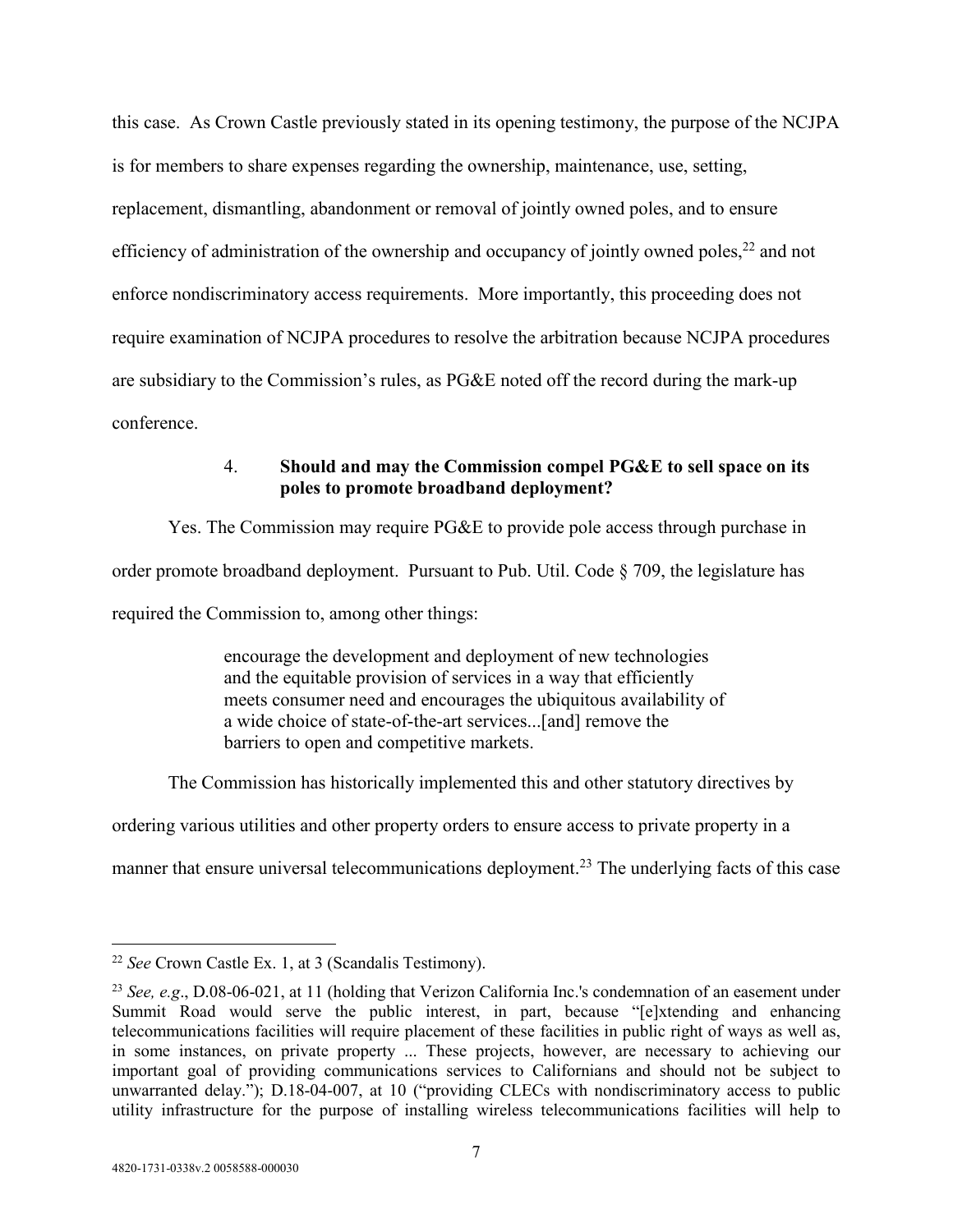are exactly the type of situation in which the Commission should implement the Section 709 policies—ordering access will have a large impact on Crown Castle's ability to rapidly deployment superior, reliable broadband, and will have a seemingly negligible impact on PG&E. Indeed, PG&E has already sold Crown Castle the space requested (in certain instances), and presumably manages those poles safely, demonstrating this arrangement is workable for PG&E.<sup>24</sup>

### 5. **Are there valid safety or reliability concerns that justify PG&E's decision to lease (not sell) space on its poles to Crown?**

No. Crown Castle has safely attached to PG&E's poles to date and PG&E has not once presented on the record a single safety or reliability concern associated with Crown Castle's attachments to date. As explained below, the denials issued to Crown Castle are focused on PG&E's requirements to purchase more space than requested and/or assume existing tenants.<sup>25</sup> PG&E stated that its engineer reviews the JPAs, but when asked to provide a reason why the engineers review would impact the amount of space sold in the communications zone, PG&E had no answer.<sup>26</sup> This demonstrates that PG&E has no safety or reliability reason for its decision not to sell space to Crown Castle. Further, PG&E admits that it has offered no examples in its testimony of any safety or reliability issues underlying their position on denial of Crown Castle's requests for access.<sup>27</sup>

achieve the following public-interest goals for telecommunications services embodied in Pub. Util. Code § 709....").

<sup>24</sup> *See* Section IV.A

<sup>25</sup> *See,* e.g., Ex. Crown Castle-03.

 $^{26}$  11/29/18 Tr. at 81:8-14 (PG&E/De Teresa) "Q. what does the engineer's review have to do with...with the requirement to purchase the entire communications zone? A. I don't know that answer specifically."

<sup>&</sup>lt;sup>27</sup> 11/29/18 Tr. at 96:24 to 97:2 (PG&E/De Teresa) ("Q. So you provided no examples in your testimony of specific safety or compliance concerns, correct? A. No, not in testimony. Q. And no examples of notices of violation in your testimony, correct? A. Not in the testimony").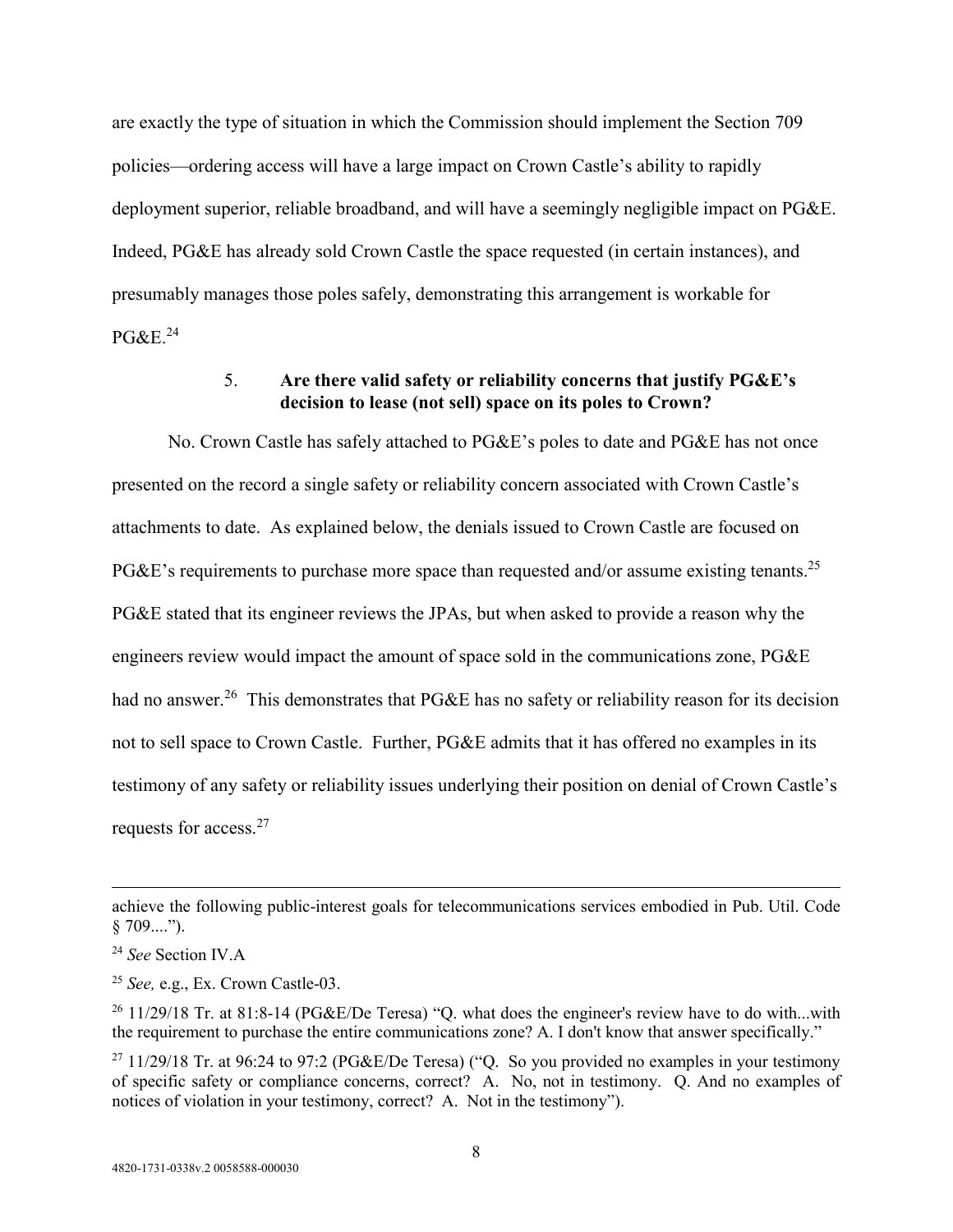### **III. CROWN CASTLE'S PROPOSED AGREEMENT ENSURES POLE ACCESS AND PREVENTS PG&E'S VIOLATIONS.**

The ROW Decision states: "the Commission shall issue a decision approving or rejecting the arbitrated agreement."<sup>28</sup> However, because this dispute involves denial of access to utility poles, it is unclear under the ROW Decision whether a proposed agreement or contract language is necessary for the Commission's consideration. Indeed, the Commission could resolve the dispute by ruling on the issues above. However, out of an abundance of caution, Crown Castle has entered into evidence the Proposed Agreement (Crown-02), which resolves the issues in this case in line with the ROW Decision and state law. The four key provisions of the Proposed Agreement are as follows:

- 1. All sale of space in the communications zone from PG&E to Crown Castle is governed by Decision 98-10-058;
- 2. PG&E shall not require Crown Castle to assume tenant management responsibility in conjunction with the sale of space in the communications zone;
- 3. PG&E shall sell to Crown Castle the amount of available space requested by Crown Castle; and
- 4. PG&E shall not deny Crown Castle's request to purchase without providing to Crown Castle a safety or reliability rationale, or other lawful basis, as set forth in Decision 98-10-058 or other law.

Below is an explanation why each of the four key provisions should be approved by the

Commission.

# **A. PG&E's position that Commission rules do not apply to pole access through purchase is untenable.**

PG&E argues that the access requirements of the ROW Decision do not apply to pole

access through purchase. This position shows PG&E's disregard for the Commission's rules—a

<sup>28</sup> ROW Decision, Appendix A, Section IX.A.20.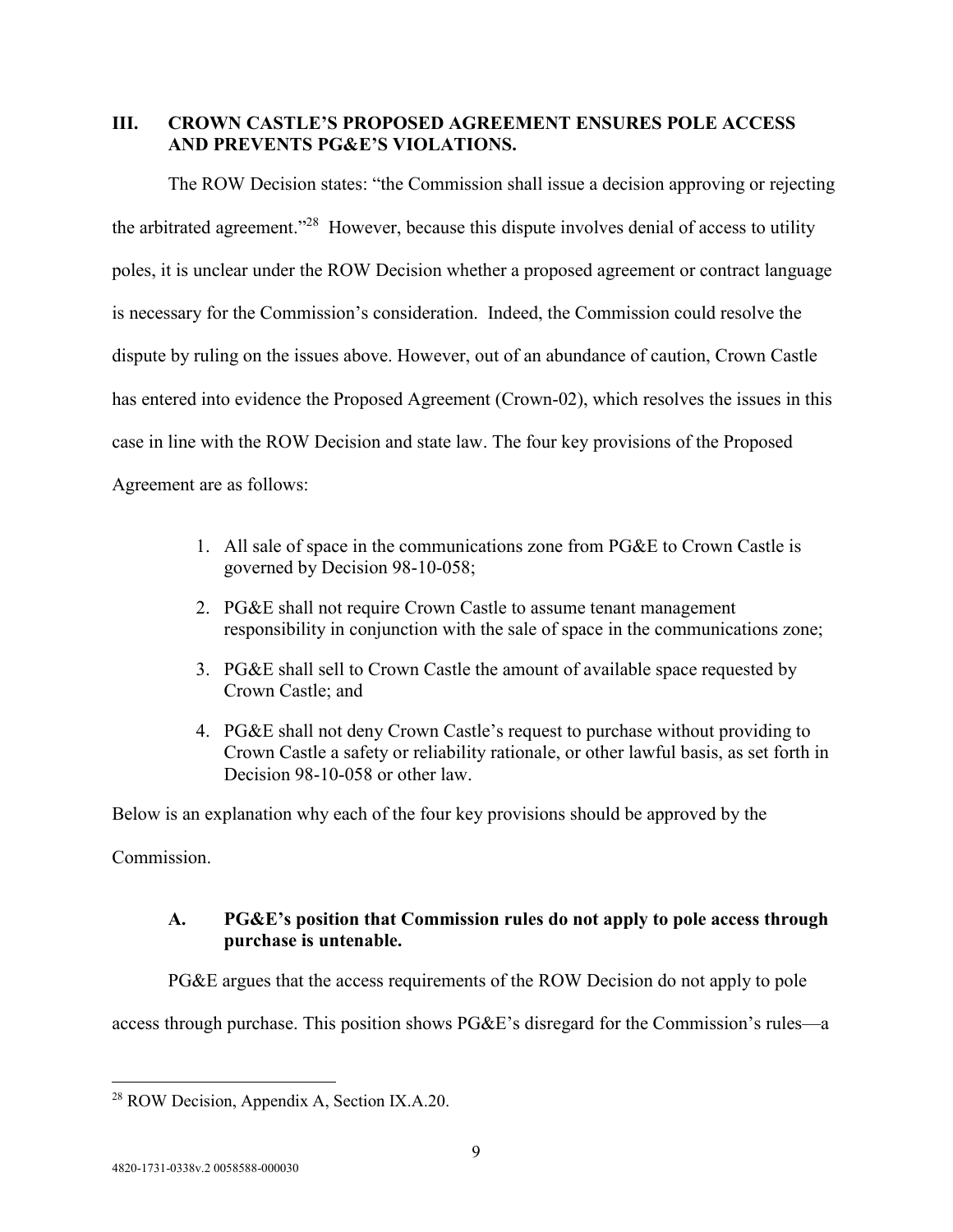theme that has repeatedly emerged in recent years.<sup>29</sup> The first provision of the Proposed Agreement seeks to addresses this unlawful position by ensuring PG&E abides by the ROW Decision in provisioning pole access. PG&E's position is untenable for the following reasons:

# 1. *Despite its rhetoric, PG&E has put forward no authority for its allegation that ROW Decision does not govern pole access through purchases*.

PG&E has provided no authority for its position that the ROW Decision does not apply to

access by purchase, because such authority does not exist. Indeed, the ROW Decision has been

used by utilities to guarantee CLC ownership access and terms since it was first adopted in 1998.

Pub. Util. Code § 767, and 47 U.S.C. § 224, the ROW Decision grants Crown Castle the

right to access utility support structures, including ducts, conduit, and other support structures,

along with utility rights-of-way for the purpose of installing cabling and other facilities to be

used by it in providing telecommunications services on a nondiscriminatory basis.<sup>30</sup>

Specifically, Section III.C.2 of the ROW Decision states:

We shall consider nondiscriminatory access to mean that similarly situated carriers must be provided the opportunity to gain access to the ROW and support structures of the incumbent utilities under impartially applied terms and conditions on a first-come, firstserved basis .... The incumbent utility may only restrict access to a

<sup>29</sup> *See, e.g*, I.18-07-008 (investigation into the failure of PG&E to provide the 24-hour notice required in its Electric Rule No.8 A.2 Tariff prior to residential service disconnections between July 1 and July 18, 2016); D.16-08-020 (finding PG&E failed to comply with applicable law and regulations in maintaining accurate records of its natural gas distribution system); I.15-11-015 (investigation into PG&E's failure to timely report *ex parte* communications and for engaging in improper *ex parte* communications in violation of various Commission rules and statutes.). D.15-04-024 (citing violations of PG&E associated with September 9, 2010 San Bruno pipeline explosion).

 $30$  As provided by Section 224(c) of the Communications Act of 1934, as amended ("Act"), this Commission has adopted rules governing utility pole attachment rates, terms, and conditions and has certified to the Federal Communications Commission ("FCC") that it has asserted authority to regulate these issues. Pub. Util. Code § 767 grants this Commission authority to order a utility to grant access to its right of way to another utility as necessary in the public convenience and necessity. *See* 47 U.S.C. §§  $224(c)(1)$ , (c)(2) and (c)(3). ROW Decision, Conclusion of Law ¶ 3 (adopting rules pursuant to Section 224 and certifying that the Commission has asserted jurisdiction over pole attachment matters). *See also Corrected List of States That Have Certified That They Regulate Pole Attachments*, WC Docket No. 07- 245, Public Notice, DA 08-653 (rel. Mar. 21, 2008).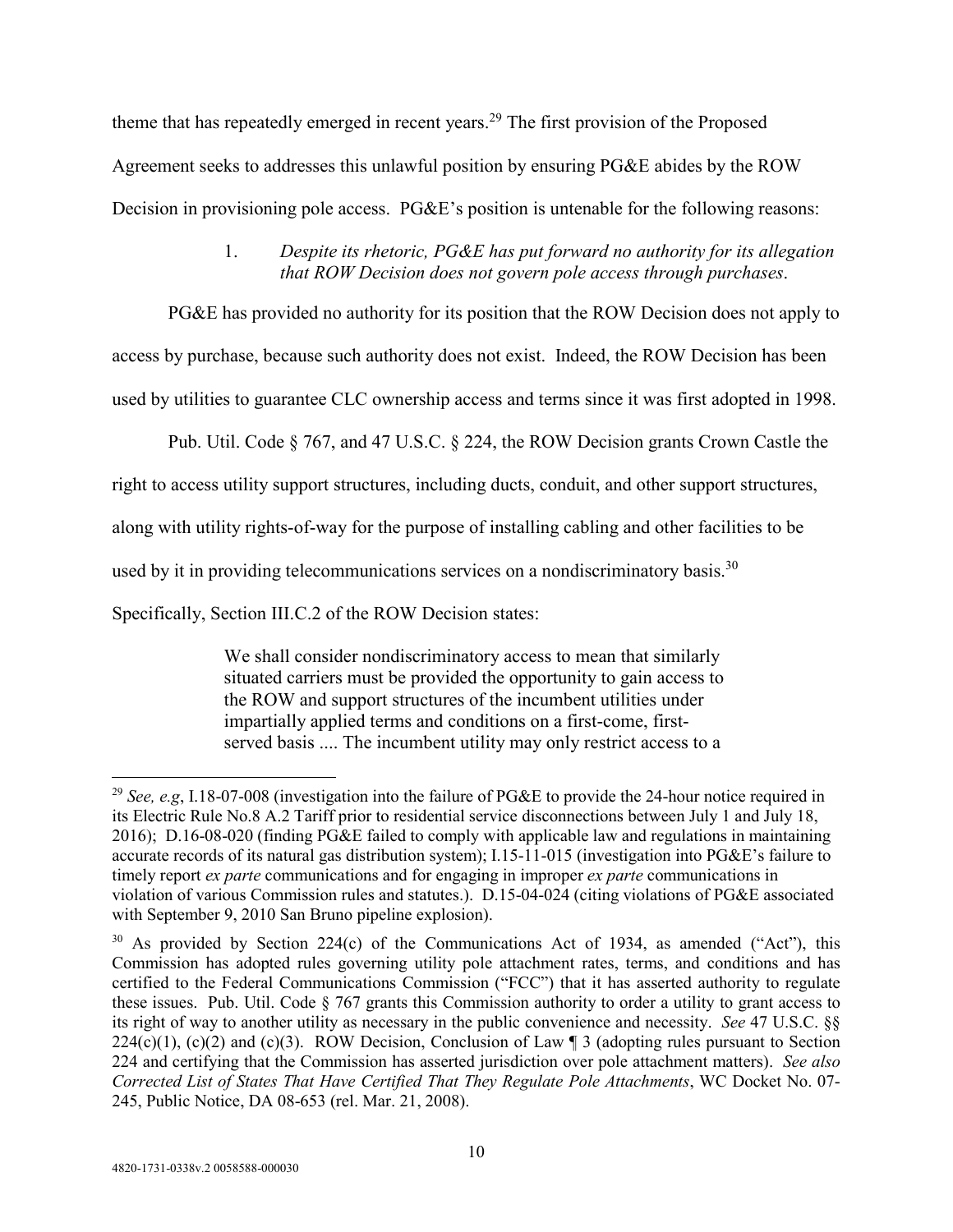particular facility or may place conditions on access for specified reasons relating to safety or engineering reliability.<sup>31</sup>

Despite the fact that there are references to leases, licenses, and permits, in other sections of the ROW Decision, Section III.C.2 provides no such reference, instead only referring to nondiscriminatory access. This makes sense in light of the broader purpose of the ROW Decision, which was "to open the local exchange market within California to competition."<sup>32</sup> If the Commission limited the definition of "access," it would have impeded certain telecommunications business models from emerging in a competitive market, and created a second-class tier of access for competitive carriers that limits their rights of access and requires CLCs to be forever subservient to incumbent pole owners.

#### 2. *Rather, PG&E has effectively admitted that the ROW Decision applies to the pole access through purchase.*

PG&E has effectively admitted that the ROW Decision applies to pole access through purchase. Notably PG&E has admitted on the record that it could not condition sale of space to Crown Castle on its obligation to assume tenant management responsibility because that sort of restricted-sale requirement itself would violate the ROW Decision. PG&E also expresses concern about selling to different carriers on different terms for fear it "perpetuates discriminatory treatment."<sup>33</sup> Undoubtedly, PG&E is referring to the discriminatory treatment barred under the ROW Decision. This further demonstrates that despite its rhetoric about the ROW Decision not applying to access through purchase, PG&E, rightly, understands that the ROW Decision governs pole access through purchase.

<sup>31</sup> ROW Decision, 1998 Cal. PUC LEXIS at \*30-\*31 (emphasis added).

<sup>&</sup>lt;sup>32</sup> ROW Decision, 1998 Cal. PUC LEXIS at \*1.

<sup>33</sup> Ex PG&E-1, at 10:5-7 (De Teresa Rebuttal Testimony).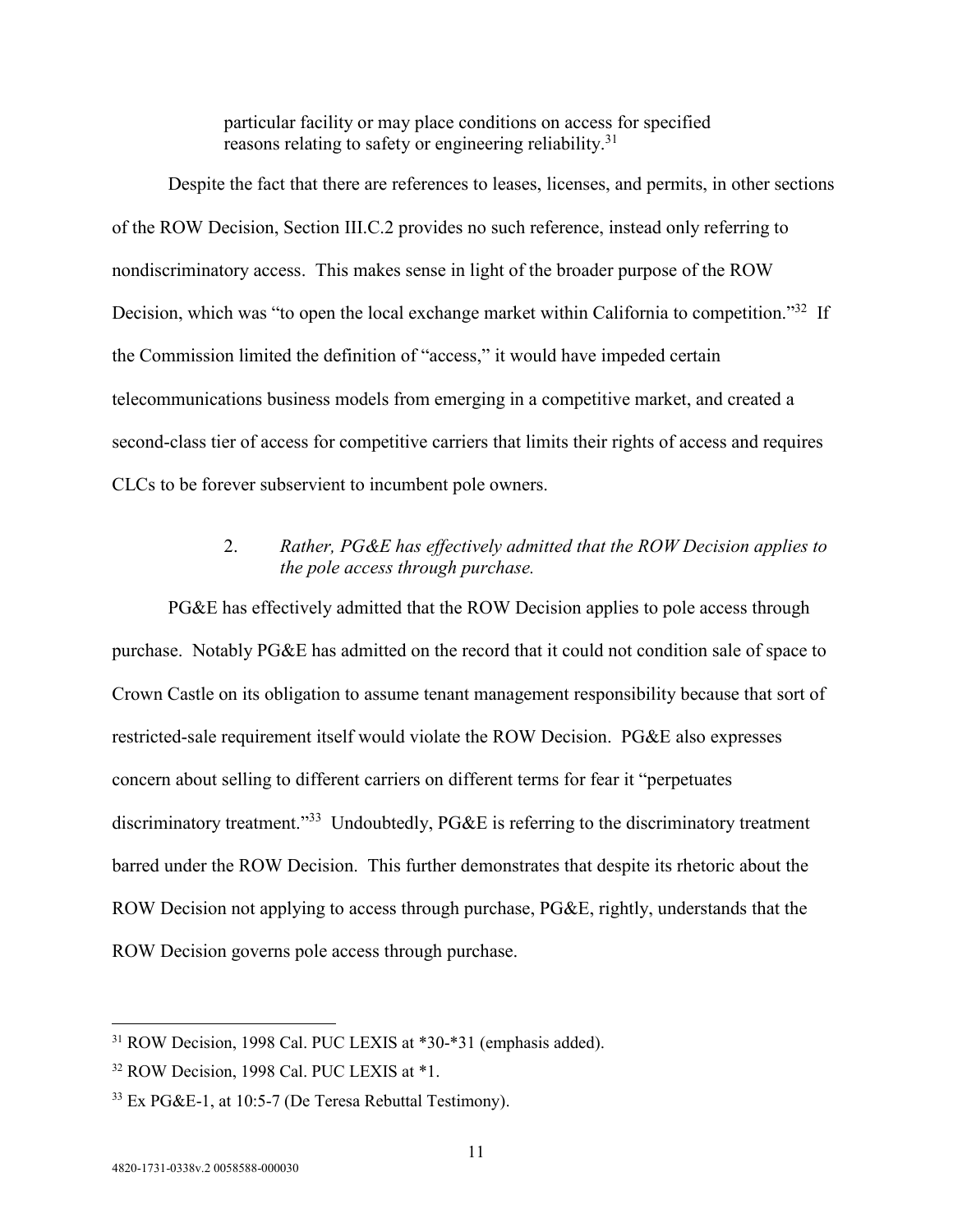Consequently the issue is straightforward—to the extent that PG&E continues to offer pole space for sale to other utilities (which is has to date), it must comply with the ROW Decision in provision of that sale and not propose novel sale requirements that are anticompetitive or discriminatory in nature. The ROW Decision anticipates telecommunications companies using one foot of space (although it does not limit the amount of available space for attachments).<sup>34</sup> Nowhere in the ROW Decision is it discussed or contemplated that incumbent pole owners may require attachers, as a condition of access, purchase a greater amount of space than necessary for their deployments. And nowhere in the ROW Decision is it contemplated that incumbent electric utilities have the right to transfer their pole management responsibilities to an attacher.

### 3. *PG&E makes several irrelevant and inapplicable arguments seeking to restrict the access rights set forth in the ROW Decision.*

PG&E contends: "the Commission recognized the pole owners' constitutional rights under the Fifth Amendment and emphasized that the ROW requirements did not constitute an 'unlawful taking."<sup>35</sup> Crown Castle does not dispute this position. In fact, the ROW Decision makes clear that requiring access is not a taking:

> "Property ownership rights, however, do not give incumbent utilities unlimited discretion to deny access to telecommunications carriers unilaterally. As noted by the Coalition, public utilities are affected with a public interest and are therefore subject to regulation for the public good."<sup>36</sup>

The Fifth Amendment of the United States Constitution provides, in pertinent part, that "private

property [shall not] be taken for public use, without just compensation." In *Hawaii Housing* 

*Authority v. Midkiff*, the United States Supreme Court emphasized the deference courts owe to

<sup>35</sup> PG&E Response at 4.

<sup>34</sup> ROW Decision, 1998 Cal. PUC LEXIS at \*88.

<sup>36</sup> ROW Decision, 1998 Cal. PUC LEXIS at \*139-\*140.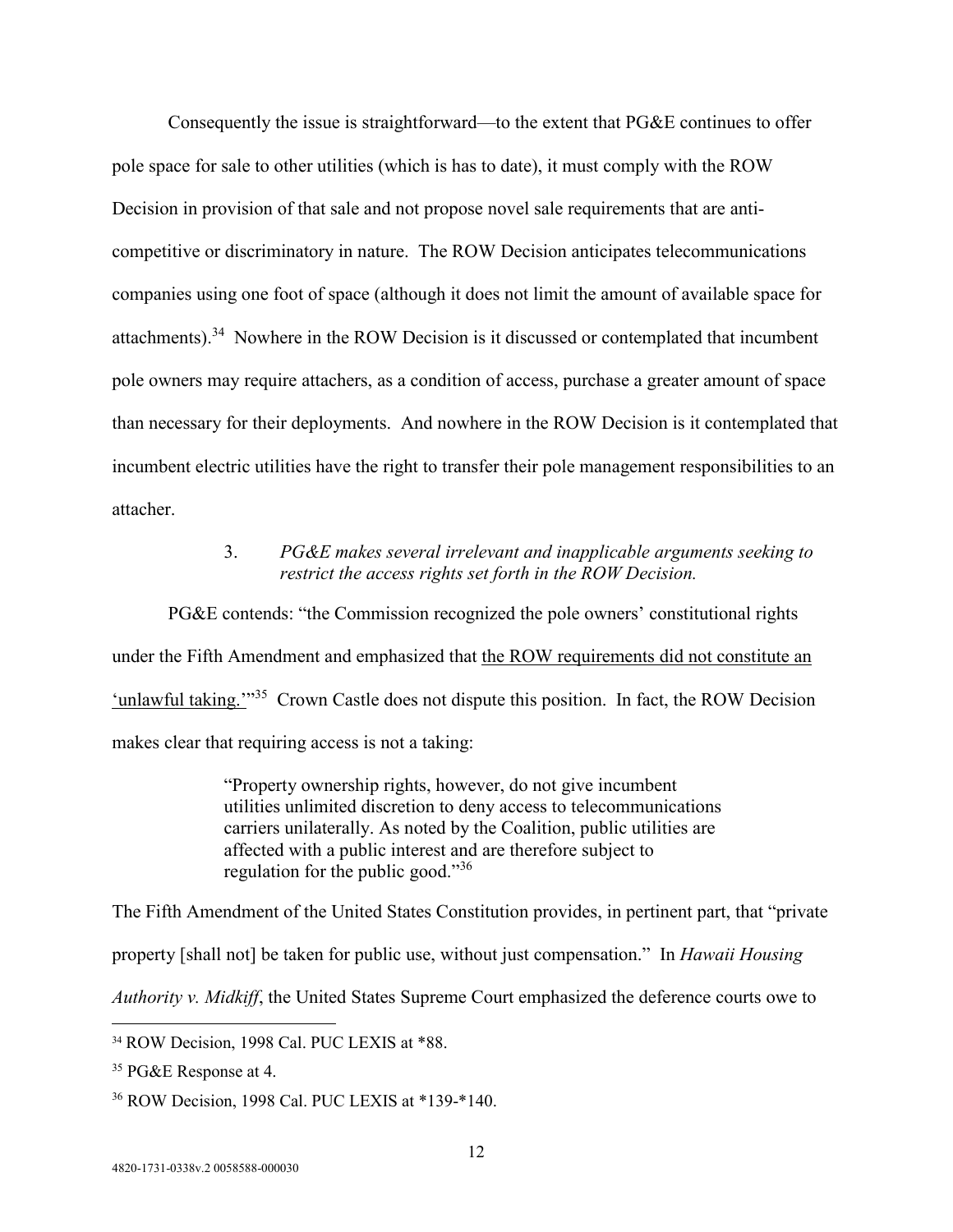legislative determinations of public use—a taking satisfies the constitutional public use requirement if it advances a "conceivable public purpose."<sup>37</sup> Certainly in this case, pole access serves both conceivable and real public purposes associated with the deployment of competitive broadband services. Furthermore, in no way could PG&E argue Crown Castle's pole access is a taking because PG&E is provided with just compensation for the purchase of space on poles in the communications zone.<sup>38</sup> Finally, to the extent  $P G \& E$  is complaining that Crown Castle's poles amounts to a taking, why would they force the sale of more space than Crown Castle wishes to purchase. They cannot have it both ways.

The PG&E Response also provides an irrelevant reference to a cable advocacy group's comments from 1998 regarding the ROW Decision, in which that group applied the term "use" to how it accesses infrastructure, and tried to expand the definition right-of-way access.<sup>39</sup> The term "use" instead of "access" makes complete sense for that group because cable companies lease rather than purchase space. In no way does that set of comments advance PG&E's position regardless whether ROW Decision is limited to leasing. Rather, the cable group's advocacy in that instance was an attempt to expand the definition of "right of way" as it relates to the type of infrastructure accessed, (for example, poles, duct, and conduit, and not other items like remote terminals and vaults).<sup>40</sup> Crown Castle is not asking to expand the type of infrastructure accessed and thus the cable advocacy group's 1998 comments are irrelevant.

<sup>37</sup> *Hawaii Hous. Auth. v. Midkiff,* 467 U.S. 229, 241 (1984).

<sup>&</sup>lt;sup>38</sup> To the extent PG&E did not feel they were justly compensated, they could seek such compensation from property taken through rate setting before the Commission. *See, e.g*, Mountain Water Co. v. Montana Dep't of Pub. Serv. Regulation, 919 F.2d 593, 601 (9th Cir. 1990) ("Mountain Water [a utility] may seek just compensation for its property taken through rate setting before the PSC.").

<sup>&</sup>lt;sup>39</sup> PG&E Response at 5, citing ROW Decision, 1998 Cal. PUC LEXIS at \*24.

<sup>40</sup> ROW Decision, 1998 Cal. PUC LEXIS at \*24-\*25.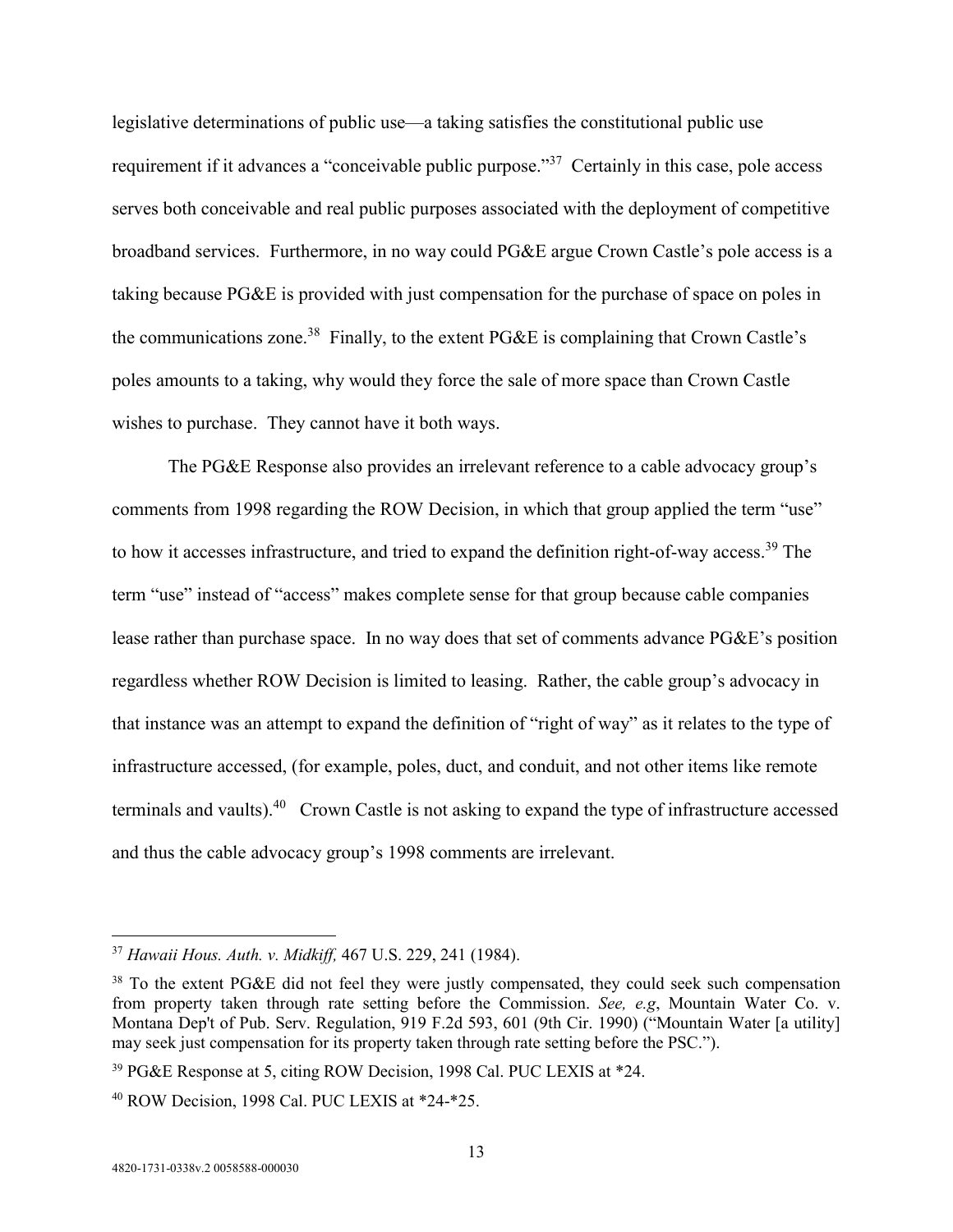The PG&E Response focuses on the use of the term "piggyback" by the Commission in describing the federal government's law on access—presumably PG&E's effort to show the definition of "access" is limited to leasing. First, the discussion of "piggyback" in the ROW Decision focuses on the type of structures to which carriers may attach (i.e. poles, duct, and conduit), and not access generally. Moreover, the Commission opted out of the federal regime, so it is unclear why PG&E raises this issue.

Finally, PG&E makes non-sequitur arguments about the ROW Decision analysis of rental pricing, arguing that "the Commission's discussion pertained to annual rental rates between a utility pole owner and a tenant attacher, not one-time sales prices for owner-to-purchaser transactions."<sup>41</sup> Indeed the pricing section of the ROW Decision that PG&E quotes specifically references the annual recurring fee as the price for "third party attachments" and not the price for "access" generally.<sup>42</sup> However, by setting rates for leasing, the Commission did not limit the rights of pole access through purchase. In fact, the Commission has long recognized the fact that the purchase of pole access through one of the state's joint pole associations is an option for competitive carriers to gain access to poles.

# **B. PG&E's concedes that it cannot condition sale of pole space on assumption of landlord responsibilities.**

The second key provision of the Proposed Agreement ensures that PG&E will not require Crown Castle to assume tenant management responsibility in conjunction with the sale of space in the communications zone. PG&E and Crown Castle agreed on the substance of this provision

<sup>41</sup> PG&E Response at 6.

<sup>42</sup> ROW Decision, 1998 Cal. PUC LEXIS at \*67.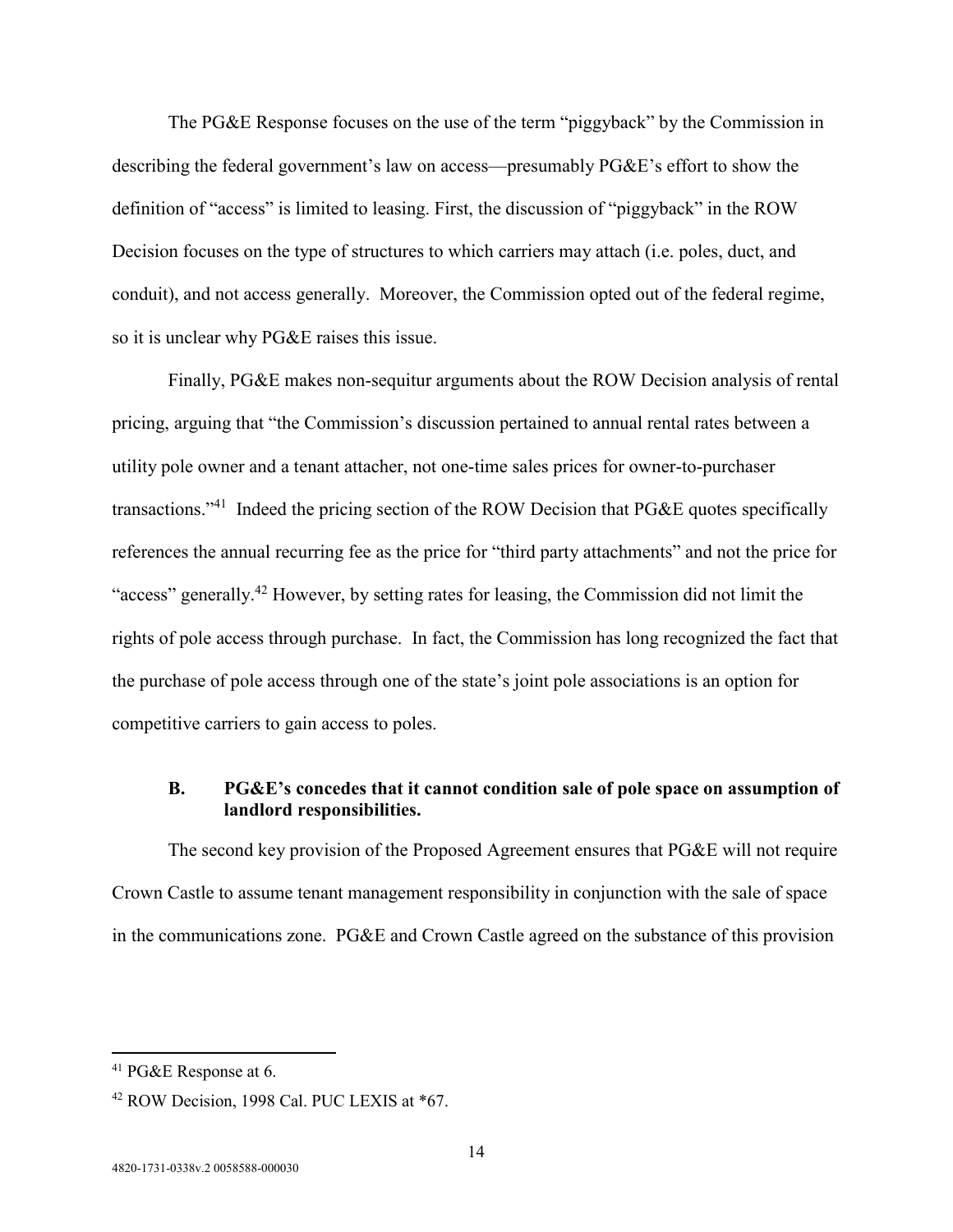at the arbitration hearing: "the parties agree that Pacific Gas and Electric Company cannot require Crown Castle to assume tenant management responsibilities on PG&E poles...."<sup>43</sup>

There is good reason why PG&E should retain tenant management responsibilities when selling space to Crown Castle. PG&E already has a department devoted to utility pole leasing in fact, as stated by PG&E's witness, the PG&E department governing leasing is the same department and personnel devoted to sale of pole space.<sup>44</sup> Conversely, requiring Crown Castle to be a landlord is problematic for three key reasons:

- Leasing Agreements: If Crown Castle took on tenants, it would be beholden to existing leasing agreements that PG&E entered into with tenants. As an initial matter, such agreements may not be assignable from PG&E to Crown Castle without the consent of the existing tenant. Moreover, even if assignable, PG&E's negotiated agreements may not align with Crown Castle's standard for indemnification, insurance etc. It would be manifestly unfair and harmful to Crown Castle's business (and thus in turn to its ability to provide safe and reliable service to its customers) to force Crown Castle to take on another company's agreement.<sup>45</sup> If Crown Castle were to initiate new negotiations with these tenants, it isn't clear what rights Crown Castle would have in these negotiations where existing tenants have an established right of access under existing terms in place today.
- Impedes Competition: In the ROW Decision, the Commission decided that only incumbent utilities should be obligated to make space on poles available to competing providers, and specifically decided not to extend that obligation to competitive providers.<sup>46</sup> Requiring one competitive provider to lease space to its competitors raises a host of competitive issues, including but not limited to the fact that an application to attach would in effect reveal a carrier's business plans to competitors. Moreover, tenant access is not afforded all of the rights guaranteed to joint pole owners for timely pole access, repair and pole replacement. PG&E's tenant shifting policy is thus antithetical to the Commission's goals of fostering competition and broadband deployment.<sup>47</sup>

<sup>43</sup> 11/28/18 Tr. at 13: 23-27.

<sup>44</sup> 11/29/18 Tr. at 45:10-13 (PG&E/Teresa) ("I govern different parts of the Joint Pole Organization which include a joint pole management tenancy as well as owner to owner.").

<sup>45</sup> Ex. 1, at 9 (Scandalis/Crown Castle Testimony).

<sup>46</sup> ROW Decision, 1998 Cal. PUC LEXIS at \*38.

 $47$  Ex. 1, at 9 (Scandalis/Crown Castle Testimony); Pub. Util. Code § 709 (stating the policy of "rapid" implementation of advanced information and communications technologies); *see also* ROW Decision, 1998 Cal. PUC LEXIS at \*156 ("We recognize, that the development of a competitive telecommunications infrastructure...by CLCs are important to the health of California's economy.").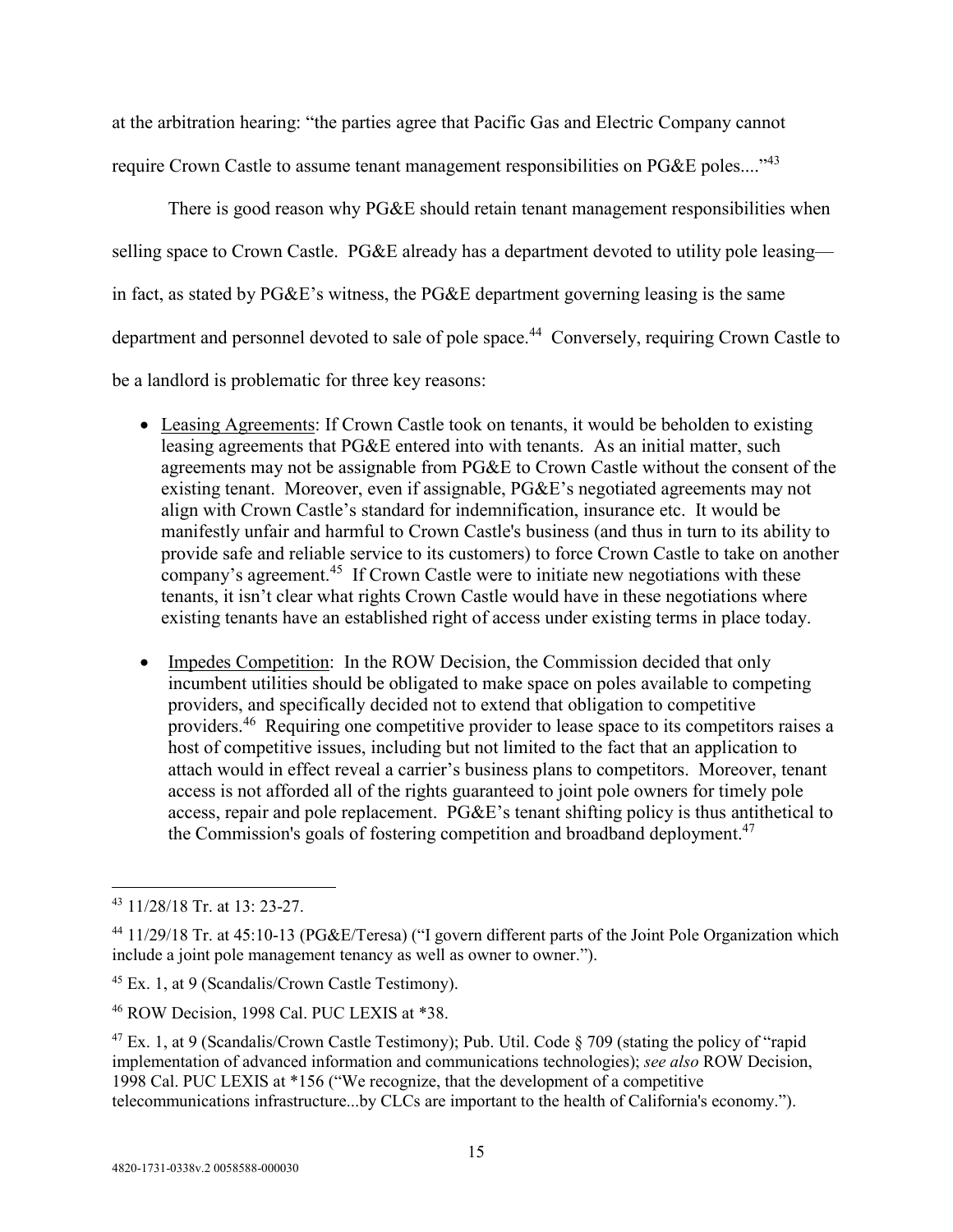**Business Model:** Crown Castle's business is focused on the deployment of competitive broadband services, not managing tenants on PG&E's utility poles.<sup>48</sup> This is in contrast to PG&E, which has personnel and business processes already in place, dedicated to managing tenants. PG&E has managed tenants in the communications zone for at least 20 years and the cost of the management has been included in its rate base before this Commission. If competitive carriers were required to assume this responsibility for all incumbents, it would create an additional cost and hurdle for the deployment of competitive services.<sup>49</sup>

PG&E states that it "does not believe that requiring Crown Castle to serve as a nondiscriminatory landlord similar to AT&T would pose any competitive issues." However, as discussed below, this line of reasoning sidesteps the issue before the Commission, regarding PG&E's responsibility as an incumbent pole owner under the ROW Decision, completely ignoring the historical distinctions in responsibilities between incumbents and competitive carriers - previously decided by the Commission, and the practical and policy issues implicated.<sup>50</sup>

PG&E also raises the fact that Crown Castle has an entirely separate business whereby it leases space on cell towers in its argument that Crown Castle should assume tenant management responsibility of PG&E's telecommunications tenants.<sup>51</sup> It is not clear how this is relevant, given that the management of cell towers is not the subject of this case. Rather "poles and cell towers are vastly different structures. They are regulated by different agencies. The business model and reason for attachments are completely different, and the personnel managing network are completely different."<sup>52</sup>

<sup>48</sup> Crown Castle Ex. 1, at 9:5-6 (Scandalis Testimony).

<sup>49</sup> *See* Crown Castle Ex. 1, at 9:7-9 (Scandalis Testimony) and Attachment 1, PG&E Responses to Data Requests 1-16 and 1-17.

<sup>50</sup> *See* Section IV.C.

<sup>&</sup>lt;sup>51</sup> Although even PG&E seems to recognize that comparing leasing of cell towers to leasing of utility poles is a false comparison and inapposite. PG&E/De Teresa 11/29/18 at 93 ("Q. So you understand that a cell tower is not the same structure as a utility pole, correct? A. Correct.").

<sup>52</sup> 11/29/18 Tr. at 40:11-16 (Crown Castle/Scandalis).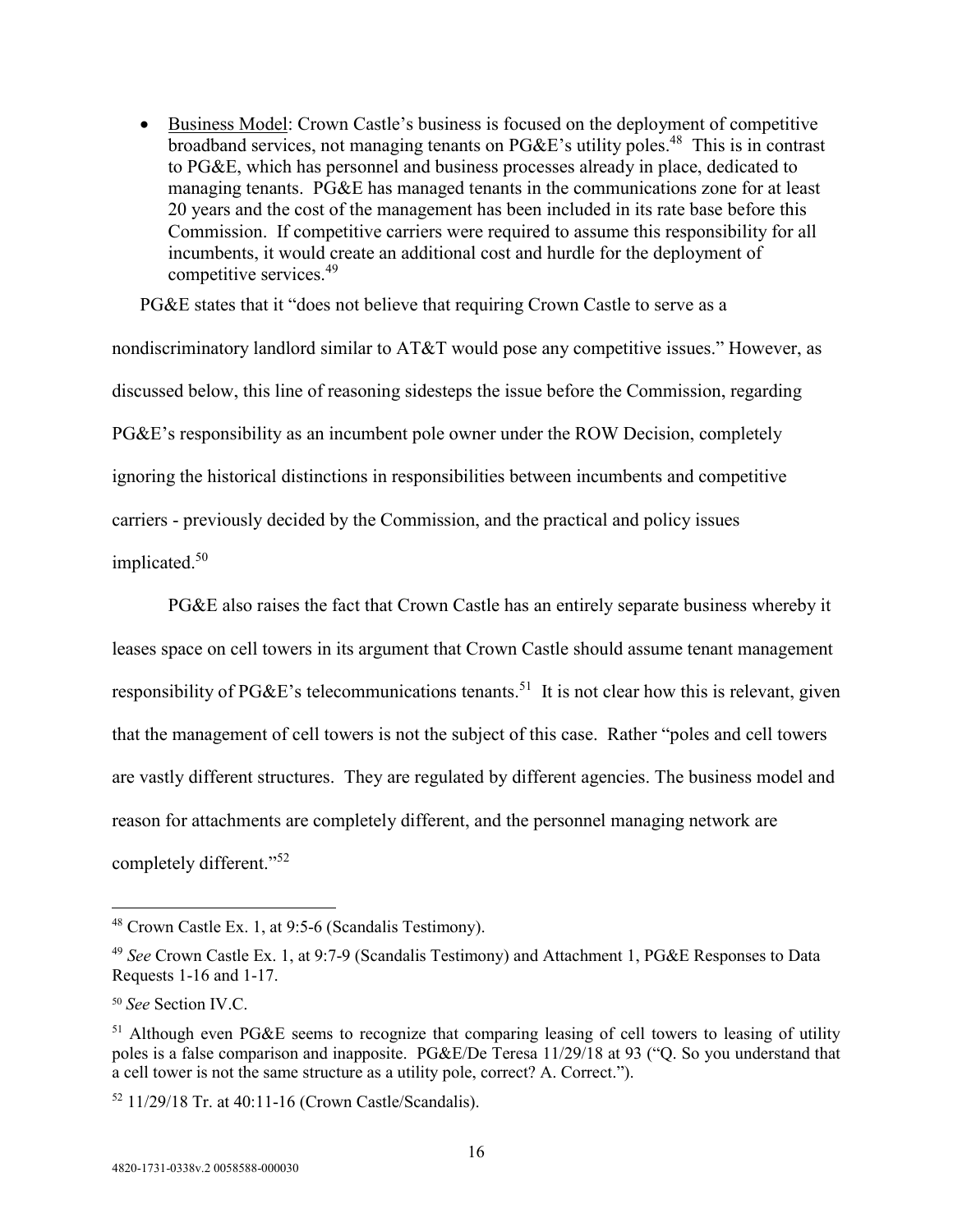Finally, PG&E proposes a novel transfer process for its existing and future tenants, where Crown Castle as "[t]he purchaser is to … send a letter of intent to the preexisting tenant(s). If the preexisting tenant(s) would like to remain on the pole, then the purchaser would enter into a *new*  licensing agreement with the preexisting tenant(s).<sup> $53$ </sup> PG&E does not cite to a licensing agreement, law, or internal policy that governs the proposed tenant transfer process. Rather, PG&E appears to be making this process up from thin air. In fact, the plain terms of PG&E's Licensing Agreement show that consent from the lessee would be required prior to transfer. Section 1.4 of the License Agreement, states four exceptions when PG&E may transfer the License Agreement to a purchaser without consent of the "permitee" (lessee), and none of the exceptions are applicable to a scenario in which PG&E sold the communications zone to Crown Castle.<sup>54</sup> Importantly, PG&E's disregard for the importance of uninterrupted access for competitive telecommunications providers is telling.

### **C. PG&E must provide access through purchase of the available requested space on the pole.**

The Proposed Agreement seeks to ensure that PG&E will sell to Crown Castle the amount of available space requested by Crown Castle, as required under the ROW Decision. As of September 2018, PG&E denied at least 82 requests for access, which means that there are several hundred poles in limbo.<sup>55</sup> In these cases, PG&E has issued denials even where there is available space.<sup>56</sup>

Even more problematic, these denials are inconsistent. During the Arbitration Hearing on November 28, 2019 parties came to agreement that PG&E's practices have been applied

<sup>53</sup> Ex. PG&E-1 at 14:4-7 (emphasis in original) (De Teresa/PG&E Rebuttal Testimony).

<sup>54</sup> Ex. PG&E-2, at Section 1.4, PG&E Licensing Agreement.

<sup>55</sup> Crown Castle Ex. 1, at 5:2-5 (Scandalis Testimony).

<sup>56</sup> Crown Castle Ex 3.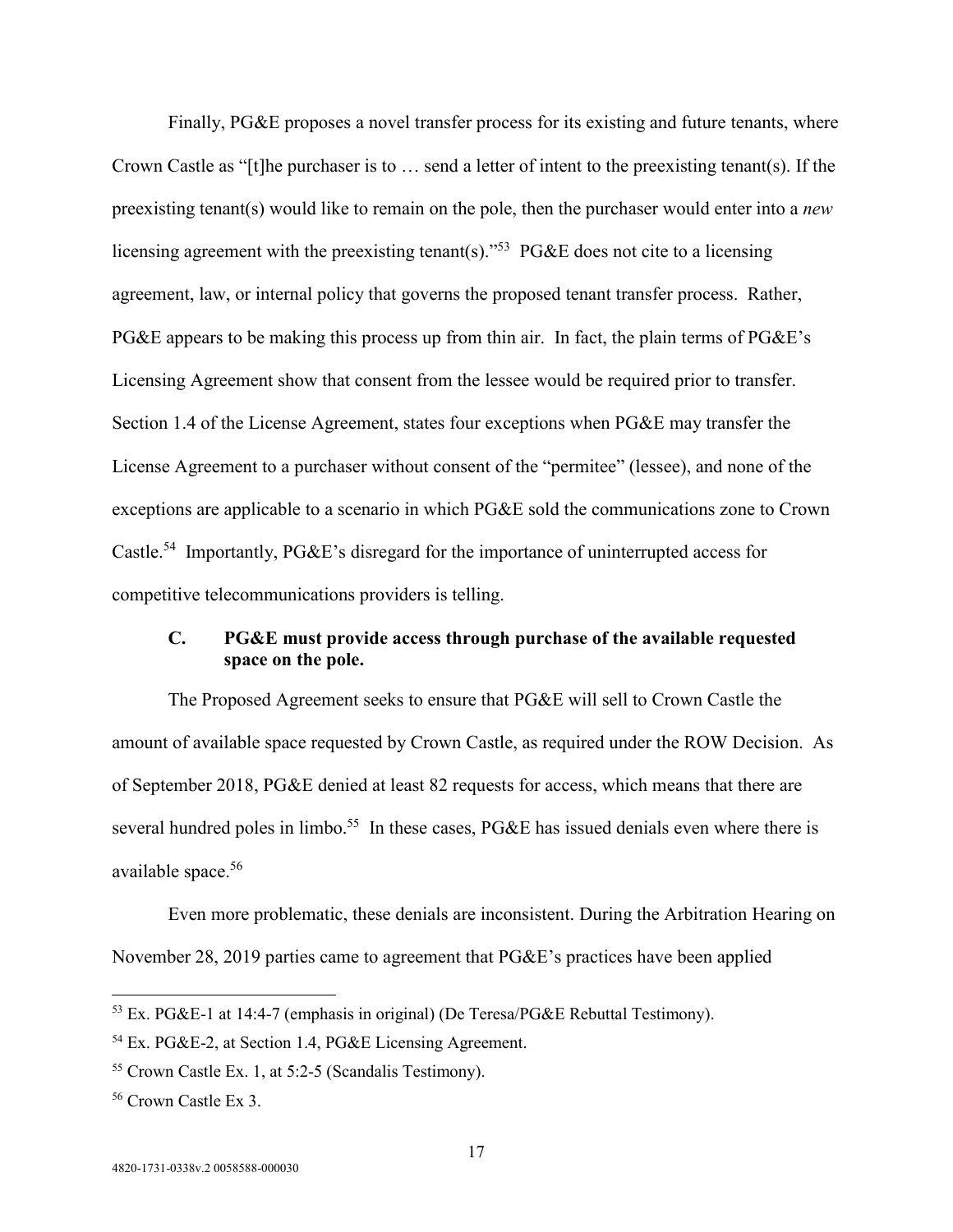inconsistently:*"*The parties also agree that Pacific Gas & Electric Company has permitted Crown Castle and other entities (besides AT&T) to purchase less than six feet of space."<sup>57</sup> Indeed, Crown Castle Exhibits 04 and 05 both show instances in which PG&E has approved Crown Castle's requests for purchase of less than the entire communications zone. According to PG&E, there could be several hundred instances in which it has sold less than the entire communications zone.<sup>58</sup> And it appears from PG&E's testimony that it may continue to apply its terms of sale inconsistently.<sup>59</sup>

Although PG&E describes its requirement to purchase the entire communications zone as a "policy"—PG&E has admitted that it has no written documentation of this "policy" in any internal policy documents, despite the fact that PG&E does generally document operational procedures in written internal policies.<sup>60</sup> PG&E's unwritten and inconsistent application of its policy is highly problematic and suggests discriminatory practices for selling space on poles.

PG&E's practice of denying access for not purchasing the entire communications zone is quite unusual and appears to be unique to PG&E. Indeed, Crown Castle has purchased space on thousands of poles in the communications zone throughout the State of California from other electric utilities, including Southern California Edison, and various publicly-owned utilities without having had that purchase conditioned on Crown Castle having to agree to become the

<sup>57</sup> 11/28/18 Tr. 13-14; *see also* 11/29/18 Tr. at 57:19-22 (PG&E/De Teresa): "Q. And there have been instances where PG&E has not sold the entire communications zone, correct? A. I believe so, yes."

<sup>58</sup> 11/29/18 Tr. at 58:26 to 60:9 (PG&E/De Teresa): "Q....how many poles in this state have had a differing sale of interest than your normal practice?...A. I do not know the exact number... under 500."

<sup>59</sup> 11/29/18 Tr. at 62:3-7 (PG&E/De Teresa): "That's why it's really important that that engineer review and do the full assessment as required by the Form 2 because each one [sell of communications zone space] is a case-by-case contract."

<sup>60</sup> 11/29/18 Tr. at 56:11-19 (PG&E/De Teresa): "Q. Does PG&E have an internal policy documents that describe this practice of selling the entire communications zone?...A. No, I don't believe there's a document...Q. And are there any policy documents regarding the operations of the company?...A. Yes."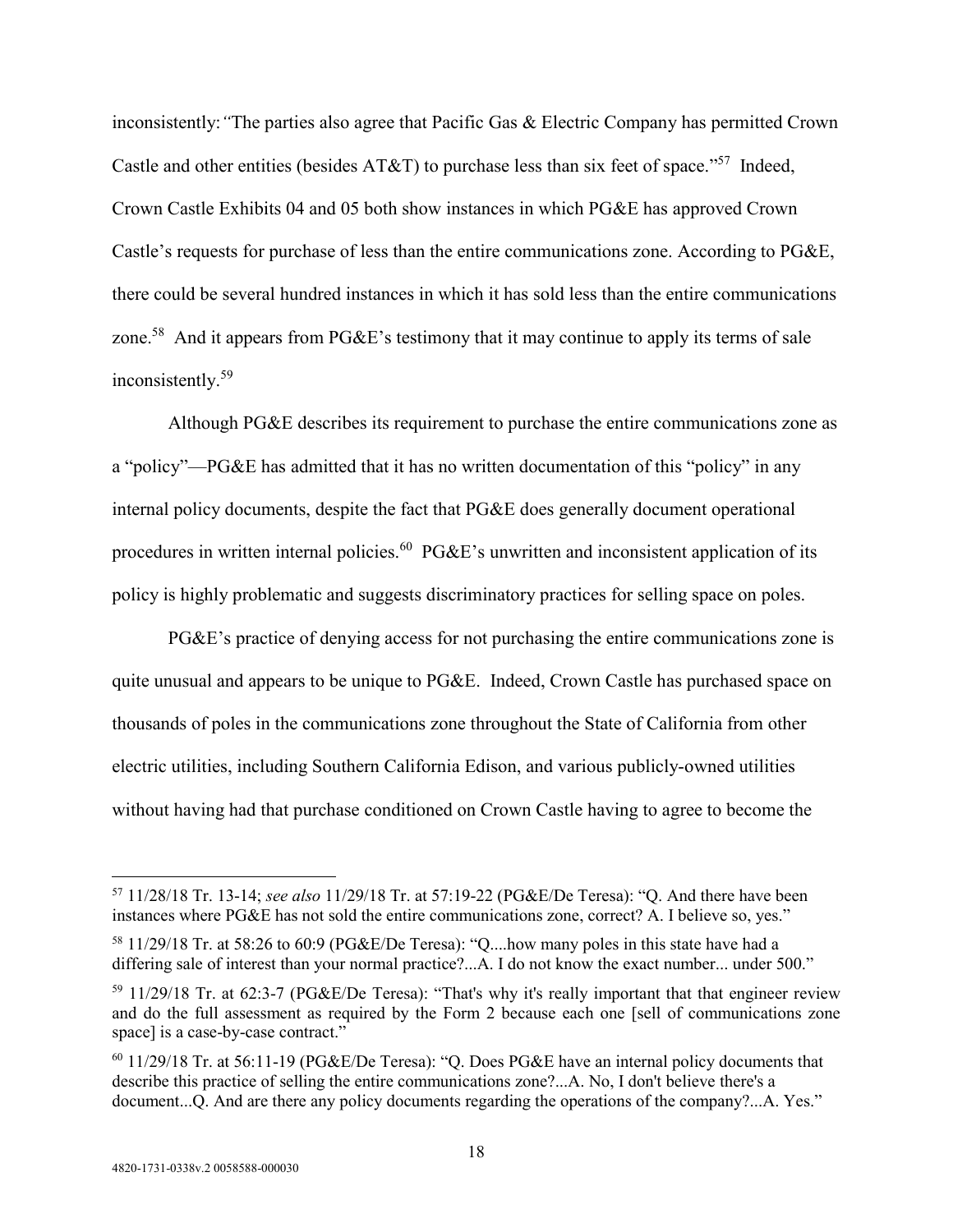landlord for all current and future tenants in the communications zone.<sup>61</sup> Even PG&E acknowledges that other utilities do not administer this problematic "policy."<sup>62</sup>

PG&E could identify a single instance when a CLC has agreed to purchase the entire communications zone on one of its poles, even though it did mention other CLCs do purchase space on poles.<sup>63</sup> Indeed, it seems PG&E has only recently decided to enforce this policy and it is unlikely any CLC has agreed to such terms, due to the limited market power associated with market entry for competitive carriers. PG&E has admitted that their discriminatory policies have no backing in law or joint pole association procedures<sup>64</sup>—it's merely a business practice they have chosen—and since it is a choice they could also choose to provide access, in a consistent with state policies and the Commission's rules.

#### **D. PG&E cannot deny Crown Castle access by purchase without safety or reliability rationale, or other lawful basis.**

The final provision of the Proposed Agreement address the fact that PG&E cannot deny Crown Castle's request for access by purchase without providing Crown Castle a safety or reliability rationale, or other lawful basis. The ROW Decision allows denial of access "only on consistently applied nondiscriminatory principles relating to capacity constraints, and safety, engineering, and reliability requirements."<sup>65</sup> PG&E has not, in any of the denials at issue in this case, articulated a safety or reliability, or any other valid reason for its denial—rather the denials

 $61$  Crown Castle Ex. 1, at 4:23-27 (Scandalis Testimony).

 $62$  11/29/18 Tr. at 83:5-9 (PG&E/De Teresa): "O. Are you aware that Southern California Edison does not require the purchase of the entire communications zone when it sells space on poles? A ... yes."

<sup>63</sup> 11/29/18 Tr. at 109:22 to 110:4 (PG&E/De Teresa).

<sup>64</sup> 11/29/18 Tr. at 54:1-22 (PG&E/De Teresa): "Q. Are you aware of any language in that [NCJPA] handbook that requires the sale of the entire communications zone?...A. I have not seen that exact language....Q. And are you aware of any language in the right-of-way rules that require purchase of the entire communications zone -- sorry -- require the sale or purchase of the entire communications zone when that – when there's a transaction in that space? A. Specifically I am not."

<sup>65</sup> ROW Decision, Appendix A, Section VI.A.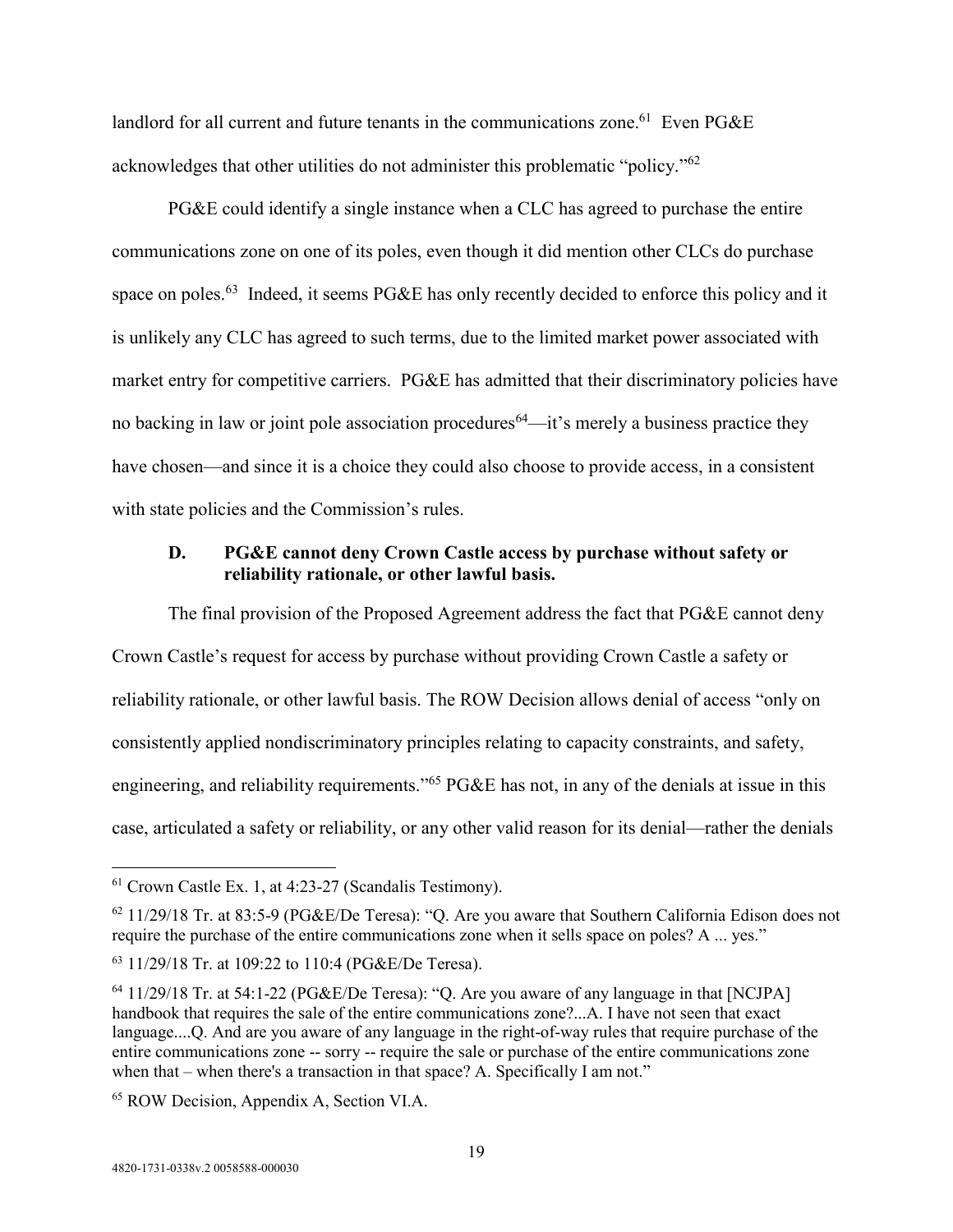issued to Crown Castle contain requirements to purchase more space than requested and/or taking existing tenants.<sup>66</sup> Moreover although PG&E states that an engineer reviews all requests for attachment, PG&E has not provided a single reason why the engineer's review could not facilitate the purchase of a partial amount of the communications space. Indeed when asked the question directly, PG&E had no response.<sup>67</sup> PG&E admits that it has offered no examples in its testimony of any safety or reliability issues that might warrant denial of Crown Castle's requests for access.<sup>68</sup>

# **IV. PG&E'S NEW, STATED PRACTICE TO DENY CROWN CASTLE ACCESS THROUGH PURCHASE IS DISCRIMINATORY AND UNLAWFUL.**

Rather than choosing to abide by the Commission's rules, PG&E instead proposes to deny access by purchase to Crown Castle while still selling access to Crown Castle's competitors<sup>69</sup> This, of course, is in direct contradiction to  $PGEE$ 's stated "core business" practice" of not "giving preferential treatment."<sup>70</sup>

### **A. Crown Castle seeks nondiscriminatory access in the same manner PG&E has previously sold pole space, and not preferential treatment.**

Importantly, PG&E has admitted that they cannot discriminate in the sale of pole space.<sup>71</sup>

But PG&E also admitted that it has sold less than the entire communications zone to Crown

Castle and others.<sup>72</sup> These are not isolated events—in fact we don't know how often PG&E has

<sup>66</sup> Crown Castle Ex.3.

 $67$  11/29/18 Tr. at 81:8-14 (PG&E/De Teresa): "O. what does the engineer's review have to do with...with the requirement to purchase the entire communications zone? A. I don't know that answer specifically."

<sup>68</sup> 11/29/18 Tr. at 96:24-27 and 96:28 to 97:2 (PG&E/De Teresa).

 $^{69}$  11/29/18 Tr. at 49:1-3 (PG&E/De Teresa): "Q: But you would continue selling space to certain utilities, correct? A: To ILECs."

<sup>70</sup> 11/29/18 Tr. at 82:10-13 (PG&E/De Teresa).

<sup>&</sup>lt;sup>71</sup> Ex. PG&E-1 at 10:5-7 (De Teresa Rebuttal Testimony).

<sup>72</sup> *See* Section III.D.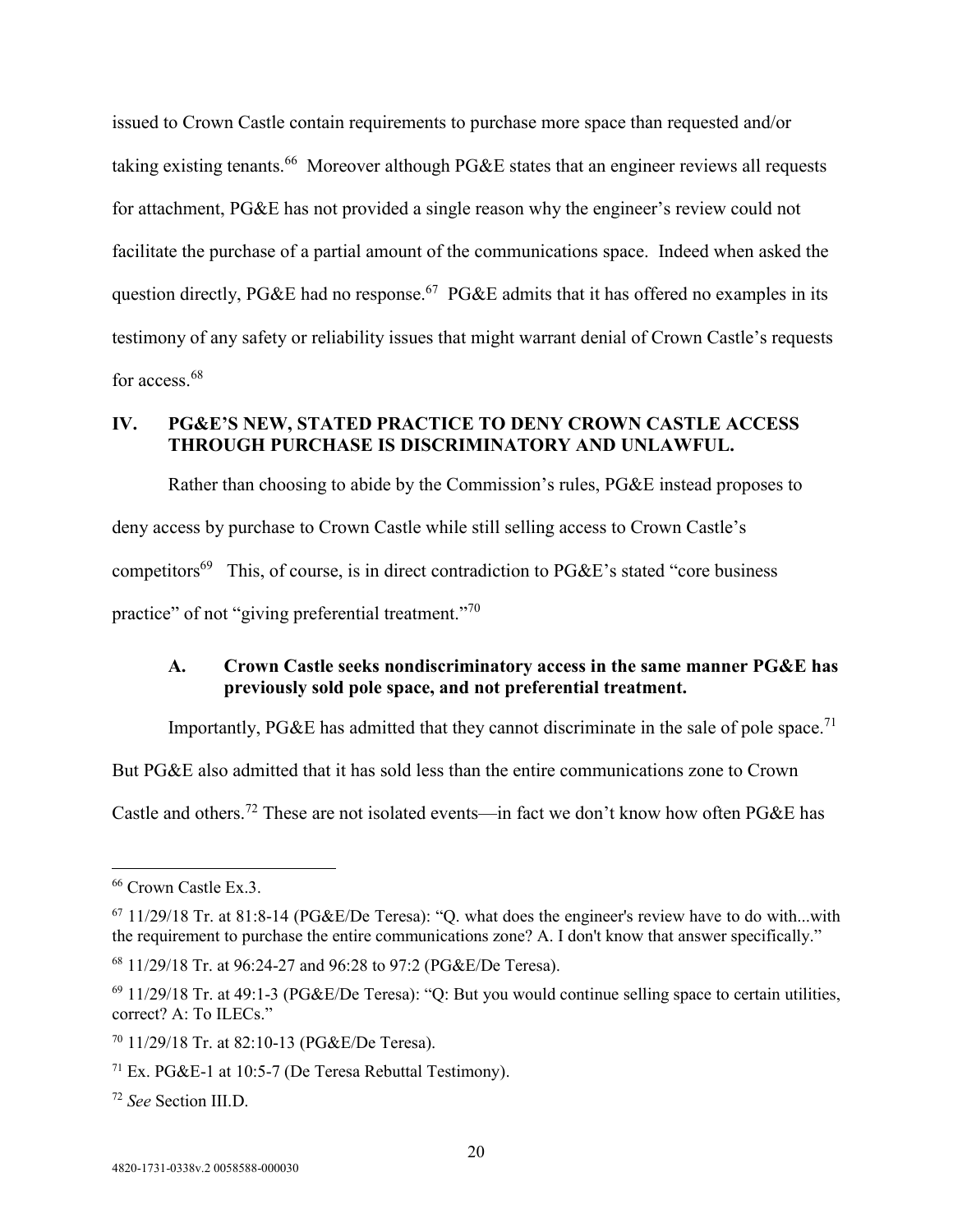sold partial communications space to carriers.<sup>73</sup> Moreover, the fact that PG&E has entered those deals, and presumably manages those poles safely, demonstrates that this form of access is a workable option for PG&E.

# **B. PG&E's denial of access would impede Crown Castle's ability to provide superior reliable service and compete on a level playing field.**

PG&E's denial of access is especially problematic because pole ownership allows

stronger rights, more control, and certainty with respect to pole attachments—attributes that are

necessary and desirable for Crown Castle to deploy broadband infrastructure for its wireless

carrier customers. Below are some of the key ownership benefits that Crown Castle seeks in

order to provide a superior, reliable broadband service:

- Customers Require Reliable Service: In order to provide reliable service- indeed industry standards of service reliability. Crown Castle must be able to repair its equipment without delay; as an owner Crown Castle has that right. However, as a tenant Crown Castle must provide PG&E with at least 48 hours advance notice before permitting any work.<sup>74</sup> If Crown Castle were unable to commit to resolve infrastructure issues immediately (as is the case in leasing arrangements), it would negatively impact Crown Castle's business and provision of service to its carrier customers.<sup>75</sup>
- Insight and Authority Over Other Attachers on Pole: Pole owners have insight into requests for pole attachments and have the right to comment on/object to such requests.<sup>76</sup> This in turn helps Crown Castle ensure that facilities added to poles where it has an interest are attached in a safe manner that does not impact its own facilities or the underlying structural integrity of the pole.<sup>77</sup>

<sup>73</sup> *Id*.

<sup>74</sup> PG&E Overhead Facilities License Agreement, § 4.2: "Permittee shall provide the Company forty-eight (48) hours advance notice by calling the Company's designated representative before any work is performed on the Company Overhead Facilities when an electric service shutdown is not required."

<sup>75</sup> Crown Castle Ex. 1, at 7 (Scandalis Testimony).

<sup>76</sup> NCJPA, § 4 ("Purchase or sale of interest in a pole or anchor shall be initiated on a Preliminary Joint Pole Authorization (Form 2), and shall be approved by all owners of record." ); NCJPA, §17.0 ("The owner making space available to a non-owner is required to notify the other owner(s) on a JPA Form 2."); *see also* Ex. 1 at 7 (Scandalis/Crown Castle Testimony).

<sup>77</sup> *See* Ex. 1, at 8 (Scandalis/Crown Castle Testimony).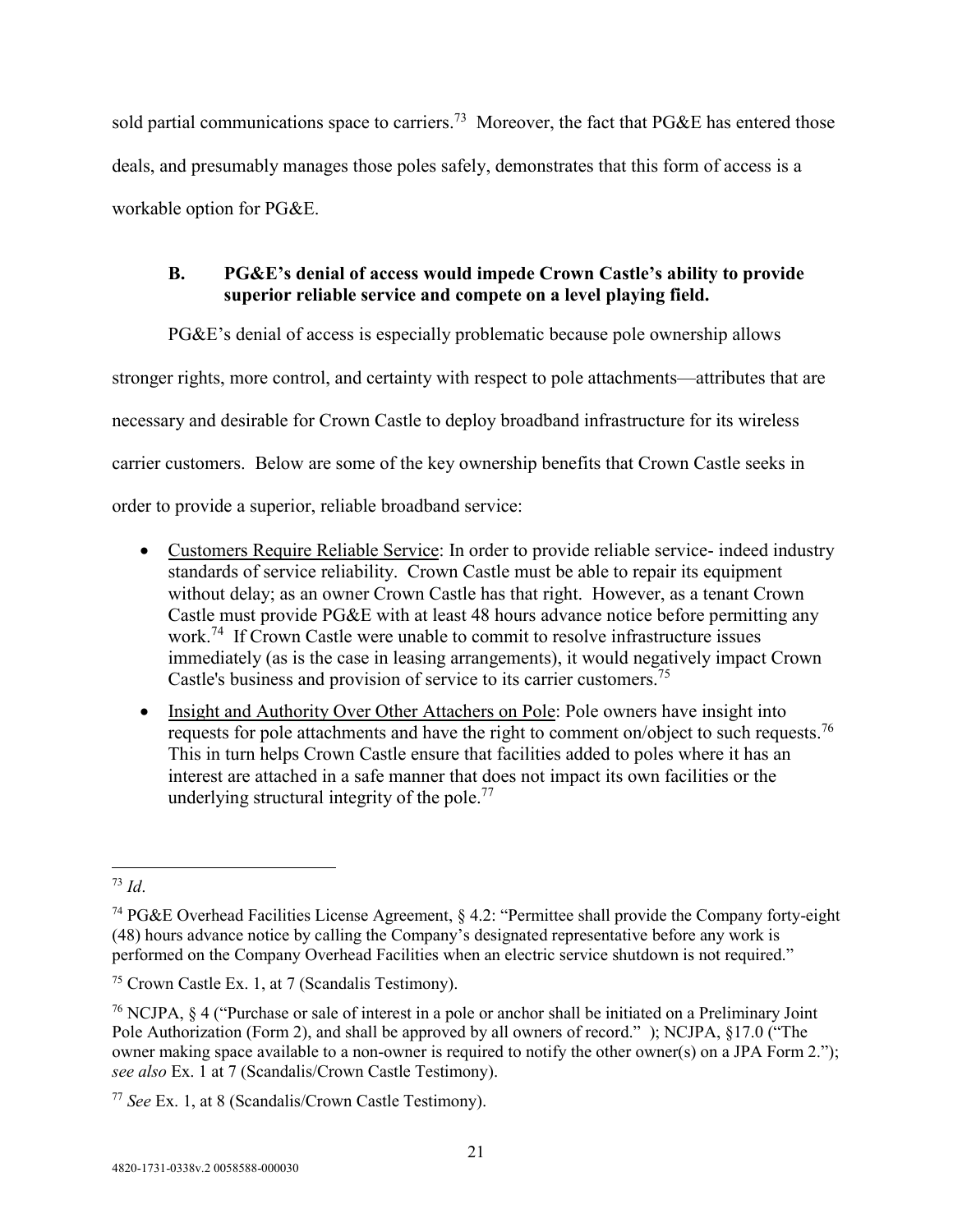- Pole Replacement: Pole owners may initiate a pole replacement when necessary to ensure facilities are upgraded when necessary.<sup>78</sup> Tenant requests for pole upgrades are a low priority for incumbent pole owners. The ability to facilitate pole replacement both promotes safety and makes it easier for Crown Castle to serve its customer's needs.<sup>79</sup>
- Rearrangement: Tenants are subject to being moved up and down the pole per the direction of the owners, whereas an owner can buy a specific location on the pole and generally stay in that position $80$ —this is especially important for wireless attachments that depend on specific positions designed by engineers with exacting to ensure optimal propagation.<sup>81</sup>
- Processing Time: the JPA process includes a 45 days approval process as PG&E  $\overline{\text{concedes}}$ , leasing has no similar requirement.<sup>82</sup> Indeed, Crown Castle's experience as a tenant attacher is that approvals can take significantly longer, and with not recourse to ensure timely access. This is important because Crown Castle is growing at an exponential rate and cannot meet the demand for its services without appropriate and standard deployment timeframes.<sup>83</sup>

Indeed, PG&E does not deny that ownership provides benefits not available to tenants:

Q. Crown claims that if it attaches to PG&E's poles as a tenant Crown would (1) need to provide PG&E with 48 hours advance notice prior to performing work on poles; (2) be excluded from a 45-day-deemed approve provision; (3) have less insight and authority over other attachers on the pole; (4) lack the ability to initiate a pole replacement; and (5) be subject to rearrangement by the pole owner...In your testimony you don't disagree with any of these claims, do you?...

<sup>78</sup> *See* NCJPA Routine Handbook, § 7.0 ("Replacement may be made at the request of any Member, and adjustment as to sales, salvage, pulling, transportation, and transfer costs shall be at current prices as per date of replacement.").

<sup>79</sup> Ex. 1, at 8 (Scandalis/Crown Castle Testimony).

<sup>80</sup> *See* NCJPA Routine Handbook, § 10.0 ("No owner is authorized to undertake any rearrangement work on a jointly owned pole except by Joint Pole Authorization (JPA) approved by other owner's thereof."). *See also* Ex. 1, at 8 (Scandalis/Crown Castle Testimony).

 $81$  Ex. 1, at 8 (Scandalis/Crown Castle Testimony).

<sup>82</sup> *See* NCJPA Routine Handbook, § 3.0 (45 days, deemed approved); *see contra* ROW Decision, Appendix A, IV(B) ("A utility shall respond in writing to the written request of a telecommunications carrier or cable TV company for access ("request for access") to its rights of way and support structures as quickly as possible...."). The term "quickly as possible" is not defined and provides no guarantee at pole access in expeditious manner. *See* Ex. 1, Attachment 1, PG&E Response to Data Requests, 1-19 (Scandalis/Crown Castle Testimony). PG&E has stated in discussions that it aims to address tenant requests for access within 45 days but PG&E has provided no guarantee of such a timeframe.

<sup>83</sup> Ex. 1, at 8 (Scandalis/Crown Castle Testimony).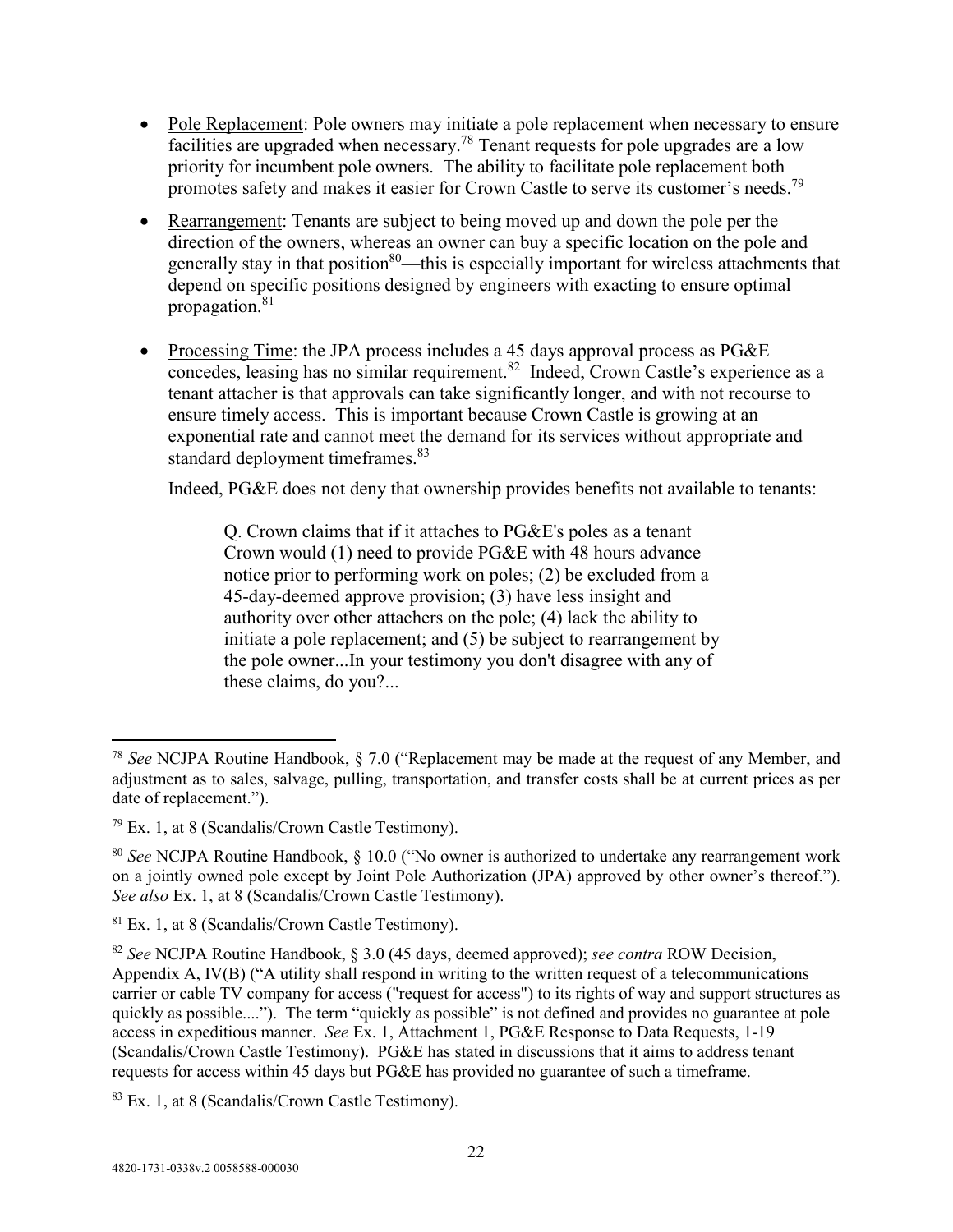A. No....<sup>84</sup>

#### \*\*\*\*\*\*\*\*\*\*\*\*\*\*\*\*\*\*\*\*\*\*\*\*\*\*\*\*\*\*\*\*\*\*\*\*\*

Q....the need to provide PG&E with 48 hours advance notice prior to performing work on poles, is this an obligation of tenancy that would not be an obligation if Crown was an owner?...

A. The answer is yes.<sup>85</sup>

Deploying superior reliable broadband service to carrier customers, and the construction,

operation and maintenance of pole infrastructure in a safe manner make ownership necessary for

Crown Castle. These goals fit squarely within the California's stated goals of encouraging safe

and reliable broadband deployment in a competitive telecommunications market.<sup>86</sup>

# **C. PG&E's reasoning for denying Crown Castle access, to avoid "discriminatory" implications, is flawed and fails to address long-standing telecommunications policies.**

PG&E states that "purchasing one-foot of pole space would have serious discriminatory

implications, considering that PG&E, for years, has offered terms of sale to AT&T that require the purchase of the entire communications zone."<sup>87</sup> This statement is flawed in several respects. First, there is no evidence that AT&T has in all instances purchased the entire communications zone—indeed, given PG&E's inconsistent practices, it's conceivable that AT&T has purchased less than the communications zone in certain instances. Second, this agreement between AT&T and PG&E appears to have been a commercially negotiated arrangement between two incumbent

<sup>84</sup> 11/29/18 Tr. at 83:19 to 84:10 (PG&E/De Teresa).

<sup>85</sup> 11/29/18 Tr. at 87:14-21 (PG&E/De Teresa).

<sup>86</sup> *See* Pub. Util. Code § 451 ("Every public utility shall furnish and maintain such adequate, efficient, just, and reasonable service, instrumentalities, equipment, and facilities ...."); Pub. Util. Code § 709 ("The Legislature hereby finds and declares that the policies for telecommunications in California are as follows...To encourage the development and deployment of new technologies and the equitable provision of services in a way that efficiently meets consumer need and encourages the ubiquitous availability of a wide choice of state-of-the-art services.").

 $87$  Ex. PG&E-1 at 10:21-24 (De Teresa/PG&E Rebuttal Testimony).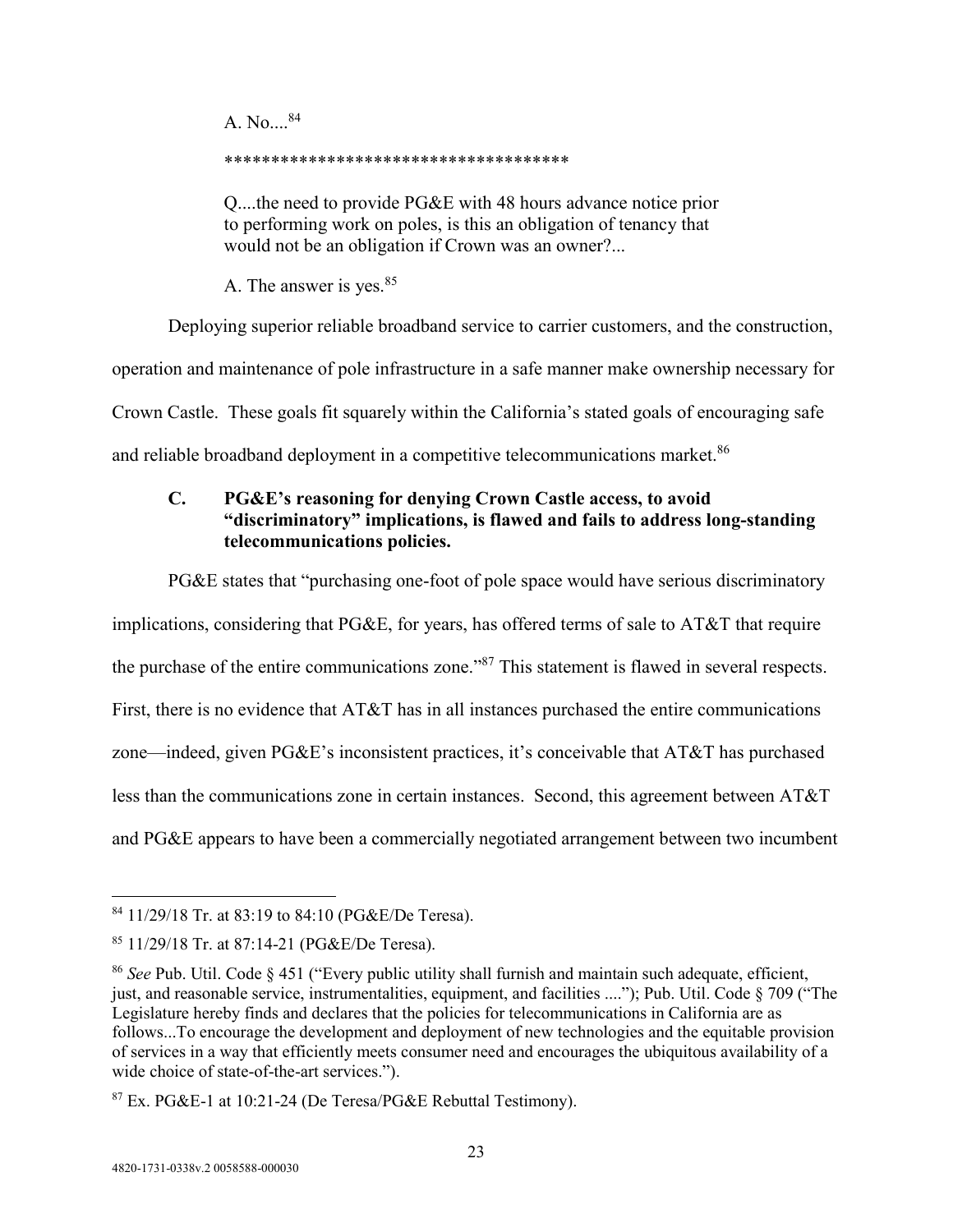infrastructure owners with similar bargaining power. There is nothing on the record entered this agreement to purchase the entire communications zone, but just because AT&T made that choice at some point to purchase the entire communications zone does not make that deal acceptable for all carriers. Crown Castle is not asking for access according to this arrangement. Rather, Crown Castle seeks access, in accordance with the nondiscriminatory terms of the ROW Decision, and which the record reflects has been sold to other CLCs by PG&E. Third, Crown Castle does not necessarily seek one-foot of space. There may be instances where it would purchase the entire communications zone, for example when attaching its nodes. Rather, Crown Castle seeks the amount of available space requested.

Fourth, PG&E's statement fails to acknowledge the Commission's intentional policies to assign different obligations as between CLCs and ILECs, even where assigning the same rights. In PG&E's testimony, it refers to the option of selling 1 foot of pole space to Crown Castle as "discriminatory." PG&E, however, disregards that the Commission already considered the different obligations as between CLCs and ILECs and concluded different treatment was reasonable.

> "We conclude, that by virtue of their incumbent status and control over essential ROW and bottleneck facilities, the local exchange carriers (LECs) and electric utilities have a significant bargaining advantage in comparison to the CLC with respect to ROW access."<sup>88</sup>

Indeed, the Commission intentionally chose to require ILECs, like AT&T, to provide access to cable companies while not requiring the same obligation for CLCs: "Similarly, we shall not require CLCs to provide access to cable companies. We shall thus limit the obligations to

<sup>88</sup> ROW Decision, 1998 Cal. PUC LEXIS at \*80.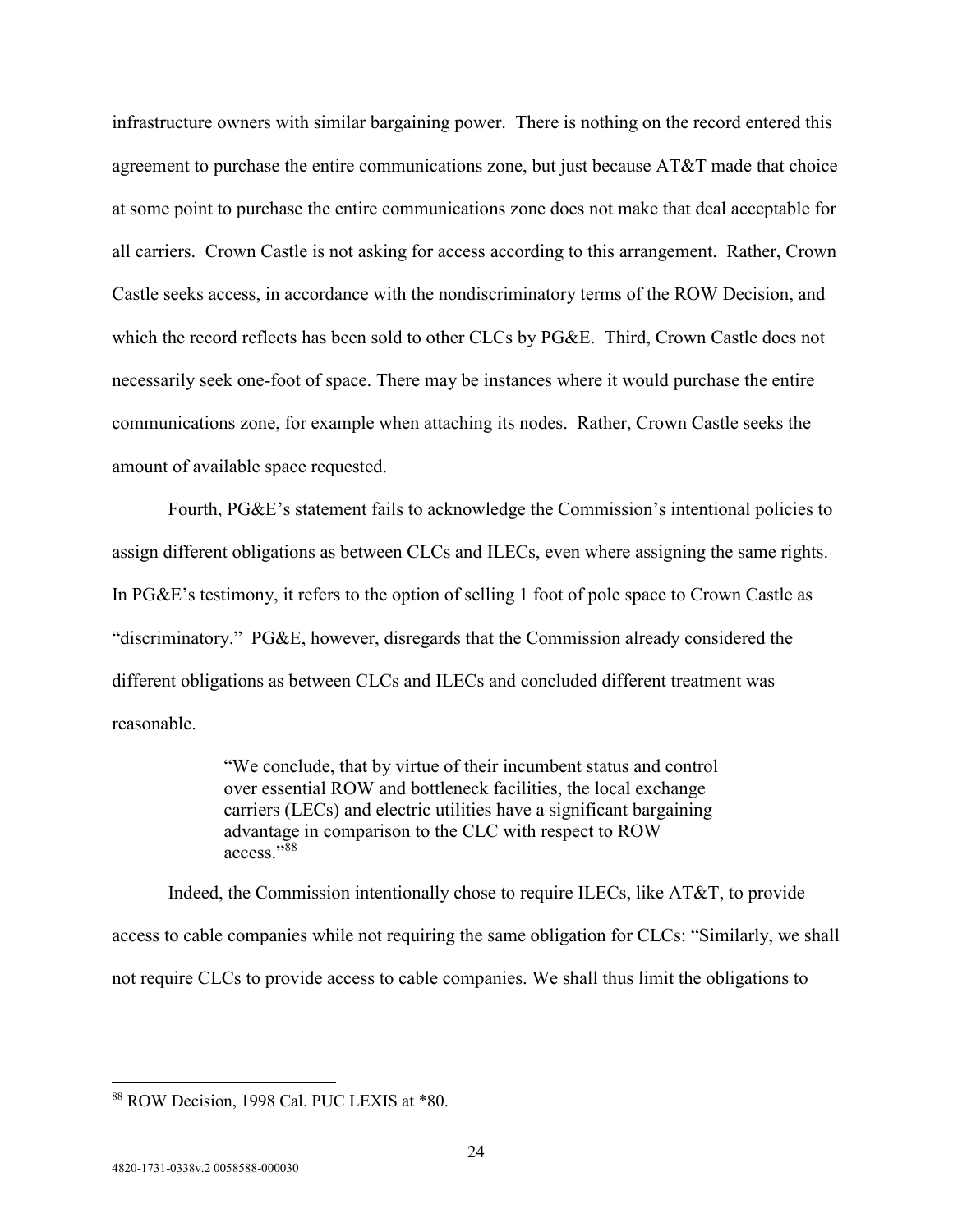provide access to cable companies to the ILECs and electric utilities...."<sup>89</sup> Importantly, this provision of the ROW Decision only comes into play here because PG&E fails to acknowledge the focus of the ROW Decision on the provisioning access to the available space needed (typically one foot).<sup>90</sup> Rather than PG&E bringing its pole access "policy" in compliance with ROW Decision by refusing to sell pole space to Crown Castle, PG&E should (as already demonstrated) revise its "policy" to sell to Crown Castle only the amount of space needed for Crown Castle's deployments (which would obviate the need for tenant shifting).

The Commission has noted that "[c]ompetitive bottlenecks and barriers to entry in the telecommunications network limit new network entrants and may raise prices for some telecommunications services above efficiently competitive levels."<sup>91</sup> PG&E's denial of access to Crown Castle, while continuing to provide access to Crown Castle's ILEC competitors, is a prime example of a "competitive bottleneck" that should be addressed by adopting Crown Castle's Proposed Agreement.

### **V. PG&E'S ATTEMPTS TO DISTRACT FROM THE FOCUS OF THIS ARBITRATION ARE UNAVAILING.**

#### **A. PG&E's Overhead License Agreement is irrelevant to PG&E's denial of access by purchase.**

The focus of this proceeding is PG&E's (i) unlawful practice of denying Crown Castle's

requests for pole access by purchase, without valid rationale; and (ii) failure to provide

nondiscriminatory access to Crown Castle for the space requested to install its facilities (without

<sup>89</sup> ROW Decision, 1998 Cal. PUC LEXIS at \*38. Additionally, federal schema was specifically designed to require incumbent utilities to lease space to their competitors for a variety of reasons, including the fact that monopoly ratepayer dollars paid to construct that infrastructure. No such obligation was placed on competitive providers.

<sup>&</sup>lt;sup>90</sup> ROW Decision, 1998 Cal. PUC LEXIS at \*88.

 $91$  D.16-12-025, at 3.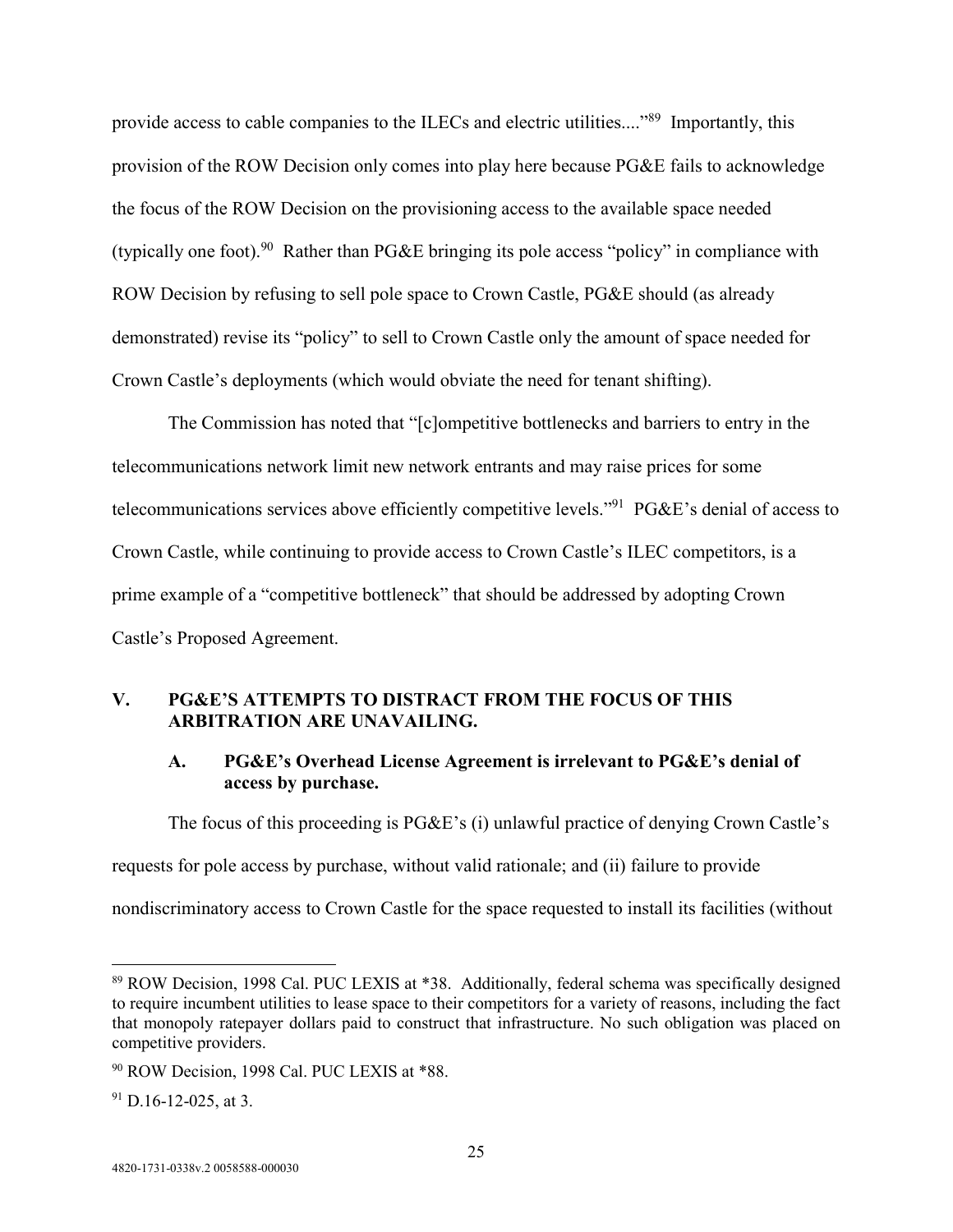requiring purchase of unnecessary space or requiring Crown Castle to manage PG&E's tenants). Yet states that it " ... satisfies the nondiscriminatory access requirements of the ROW Decision through PG&E's Overhead Facilities License Agreement...."<sup>92</sup> However, this is red herring because the case has never been about lease access, so it is unclear why PG&E now attempts to make leasing the focal point of this proceeding. PG&E's Licensing Agreement does not resolve the dispute for Crown Castle because the terms proposed do not contain the key ownership provisions for Crown Castle to deploy a superior reliable broadband network under nondiscriminatory access terms.

Importantly, nowhere in the ROW Decision does it say that a valid license agreement cures other instances of unlawful denial of access. Moreover, at no point in this proceeding has Crown Castle questioned the validity of the PG&E Overhead License Agreement. Any focus on this agreement distracts from the important issues in this proceeding.

Finally, when introducing its Licensing Agreement in its testimony, PG&E notes: "San Diego Gas and Electric Company (SDG&E) does not allow joint-ownership of the pole structures it owns, rather choosing to only allow access and attachment by license agreement."<sup>93</sup> However, the fact that SDG&E offers tenancy exclusively through lease is irrelevant because PG&E does not exclusively offer access by tenancy. SDG&E and PG&E access models are like apples and oranges Crown Castle's witness fully admits that: "[s]ince ownership is not an option with San Diego Gas and Electric, we do attach to their poles through tenancy."<sup>94</sup> In this manner SDG&E provides nondiscriminatory access to all CLCs. However, PG&E offers a joint

 $92$  Ex. PG&E-1 at 1:21-22 (De Teresa Rebuttal Testimony).

 $93$  Ex. PG&E-1 at 11:3-6 (De Teresa Rebuttal Testimony).

<sup>94</sup> *See* 11/29/18 Tr. at 38:28 to 39:2 (Crown Castle/Scandalis).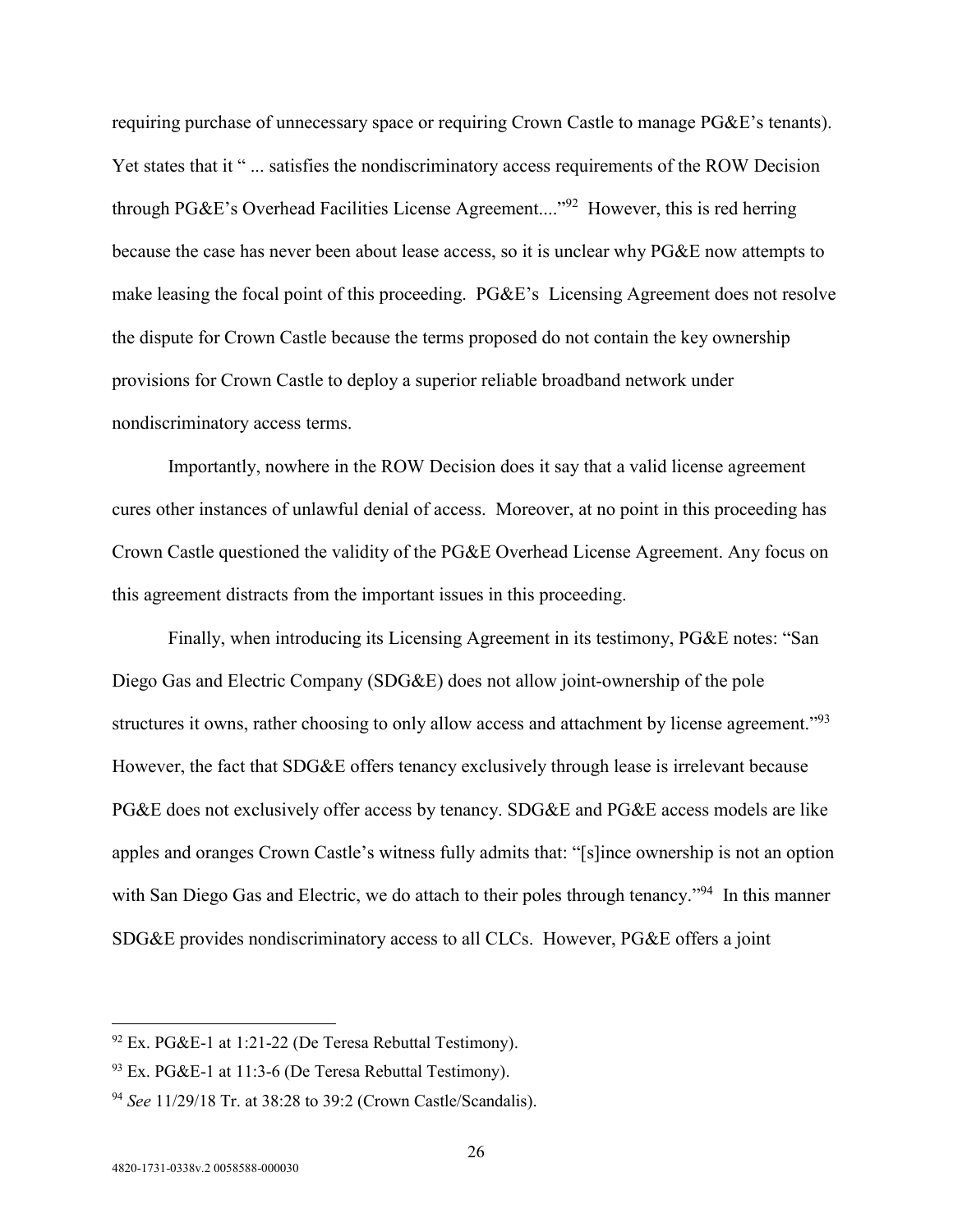ownership option and to the extent ownership access is offered, such access must be in accordance with the ROW Decision and provided on a nondiscriminatory basis.

#### **B. PG&E advocacy to amend the ROW Decision is out of scope and unnecessarily distracts from the important issues in this proceeding.**

PG&E also attempts to distract from the issues in this proceeding by seeking amendment to the ROW Decision.<sup>95</sup> However, by its own admission, such actions are outside of the scope of this docket and simply an attempt to obscure the issues at hand.<sup>96</sup>

Moreover, to the extent PG&E is concerned about this issue, it has taken no steps toward filing such a petition and this issue is not within the scope of the Rulemaking docket, R.17-06- 023, referenced by PG&E. Nor have any cable companies or CLCs (entities that would be directly impacted by any such rule changes) raised this issue in that Pole OIR docket. Even if this issue of tenant management was within scope of that docket or filed in a petition, it is not an industry-wide issue. Rather PG&E appears to be the only utility in the state that has conditioned access on tenant shifting.<sup>97</sup> Moreover it appears that most CLCs do not have the same business model as Crown Castle, instead relying on rights to lease instead of purchasing access.

Even if the tenant management issue was fit for a rulemaking, such a proceeding could run for more than a year (and possibly many years)—showing that PG&E advocacy to amend is speculative, and seemingly an attempt to impede resolution of this urgent issue. Moreover, PG&E's recommendation is misguided given that CLCs, like Crown Castle, are generally not structured to manage tenants, and there are important historical and policy rationales for applying separate obligations to CLCs and ILECs, as discussed above.

<sup>95</sup> *See* PG&E Response at 11-12.

<sup>96</sup> *See* PG&E Response at 12-13.

<sup>&</sup>lt;sup>97</sup> Section III.C.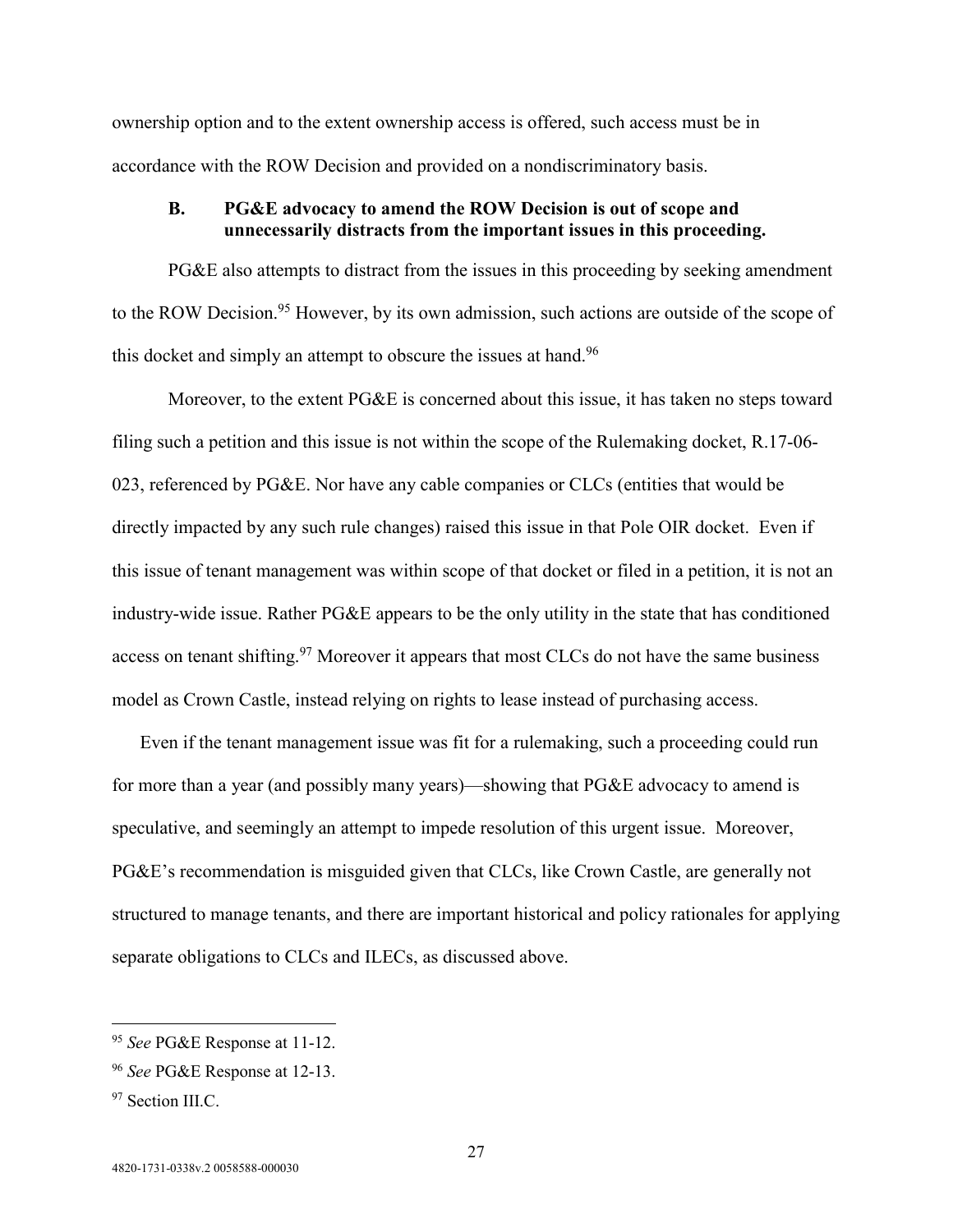#### **VI. THE BURDEN OF PROOF IS ON PG&E.**

The ROW Decision is clear: "In the event that the Commission must resolve disputes over access rights, the burden shall be on the incumbent to justify any claims asserted in defense of its refusal to permit access."<sup>98</sup> Clearly, PG&E as the incumbent has the burden to justify its refusal to permit access.

PG&E mistakenly states that Crown Castle retains the burden of proof, based on a burden of proof standard set forth in the "Rules and Tariffs" section.<sup>99</sup> The text of the ROW Decision, as PG&E points out, states: "The burden of proof shall be on the party advocating a departure from our adopted standards in prevailing in a disputed agreement." Since this is the first fully litigated expedited dispute resolution, there are necessarily no adopted standards. More importantly, Conclusions of Law ("COL") 80 states the same language from the body text, but in a more comprehensive and instructive manner:

> "The burden of proof should generally be on the party which asserts that a particular constraint exists which is preventing it from complying with the proposed terms for granting ROW access."<sup>100</sup>

Crown Castle is not "granting" (or denying) access here, rather PG&E has refused to

grant access and therefore PG&E must shoulder the burden of proof.

#### **VII. THE EXPEDITED DISPUTE RESOLUTION RULES ARE DESIGNED SPECIFICALLY FOR THE DISPUTE AT HAND AND ENSURE CROWN CASTLE'S DESIRED POLE ACCESS.**

Crown Castle acknowledges that this is the first fully-litigated expedited dispute

resolution proceeding brought under the ROW Decision, and that the Commission may have

<sup>98</sup> ROW Decision, 1998 Cal. PUC LEXIS, at \*31.

<sup>99</sup> *See* PG&E Response at 16-17.

<sup>&</sup>lt;sup>100</sup> ROW Decision, 1998 Cal. PUC LEXIS at \*208 (Conclusion of Law No. 80).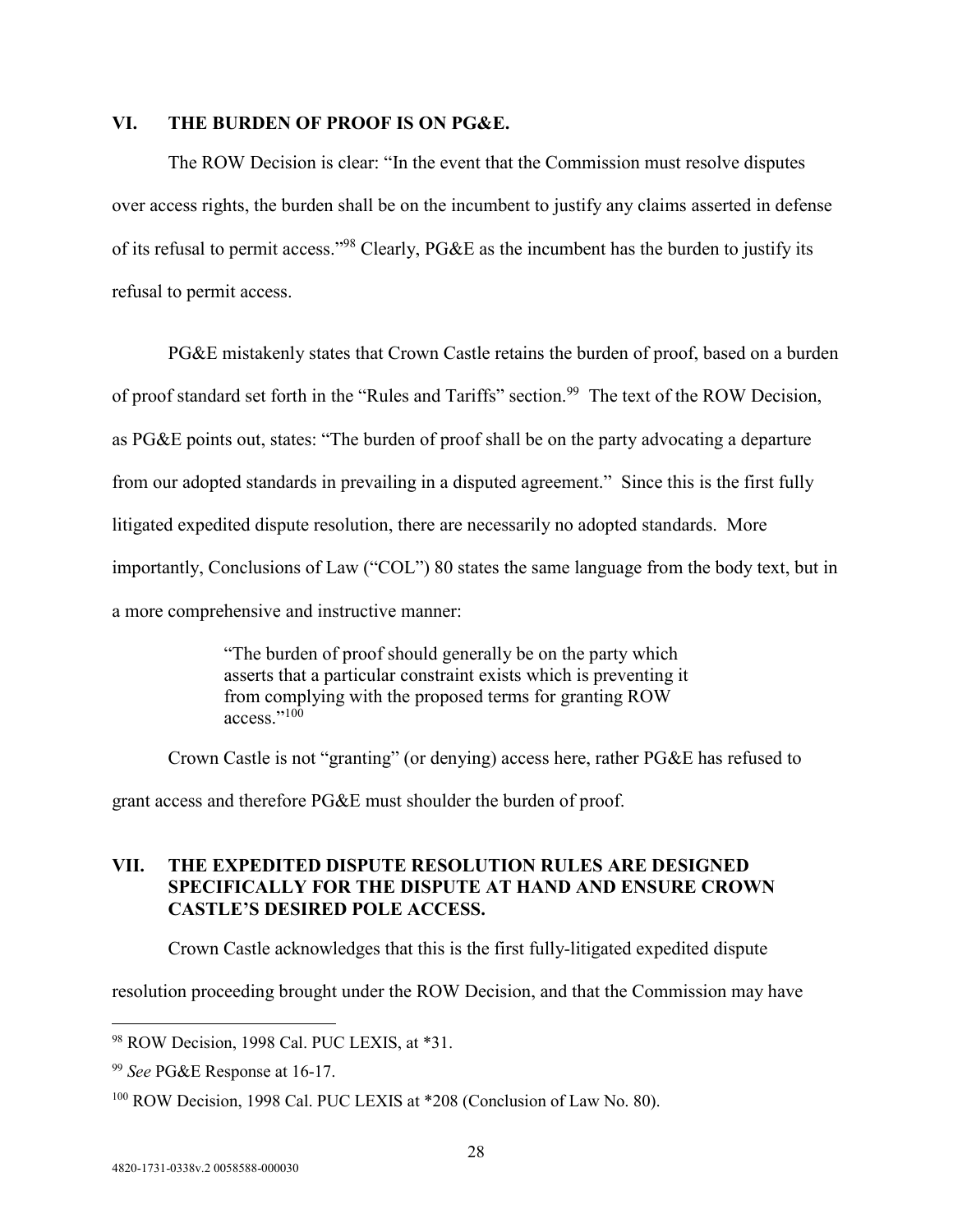challenges dealing with the ambiguities of the ROW Decision language. Regardless, this arbitration proceeding is most certainly the proper venue for Crown Castle to bring this dispute. Indeed, Crown Castle has continually sought to find a mutually agreeable solution throughout the entire process, including the final day of the arbitration hearing.<sup>101</sup> As stated above, it appears that a petition or rulemaking would be an inappropriate to address this narrow dispute between Crown Castle and PG&E.<sup>102</sup> Further, it appears the Commission does not believe that the present dispute would be appropriate as a complaint proceeding or arbitration, but must be addressed through the expedited dispute resolution process.<sup>103</sup> Finally, because this is the first expedited dispute resolution under the ROW Decision process, the outcome of this proceeding will send a strong message to other CLCs as to whether the Commission intends to use this process to ensure a competitive market and deployment of advanced telecommunications facilities envisioned by the ROW Decision.<sup>104</sup>

#### **VIII. CONCLUSION**

For the reasons stated above, Crown Castle requests the Commission to order PG&E to:

(i) sell to Crown Castle the amount of available pole space requested for installing facilities (without requiring purchase of unneeded space); and (ii) cease its unlawful practice of denying Crown Castle's requests for pole access by purchase, without valid rationale. To memorialize

<sup>101</sup> *See* 11/29/18 Tr. at 21:2-5; Crown Castle Ex.1 at 9:16 to10:16 (Scandalis Testimony).

<sup>&</sup>lt;sup>102</sup> Section V.B.

 $103$  D.18-09-016 at 5 ("[W]e conclude that while parties to initial pole access disputes may submit their dispute to the Commission only through the expedited arbitration process, parties to other types of pole access disputes (where access to the utility pole(s) has already been secured) may, at their option, bring their dispute before the Commission through arbitration or through the Commission's complaint process.").

<sup>104</sup> *See* ROW Decision, 1998 Cal. PUC LEXIS at \*156 ("[T]he development of a competitive telecommunications infrastructure and deployment of alternative facilities to customers' premises by CLCs are important to the health of California's economy.).